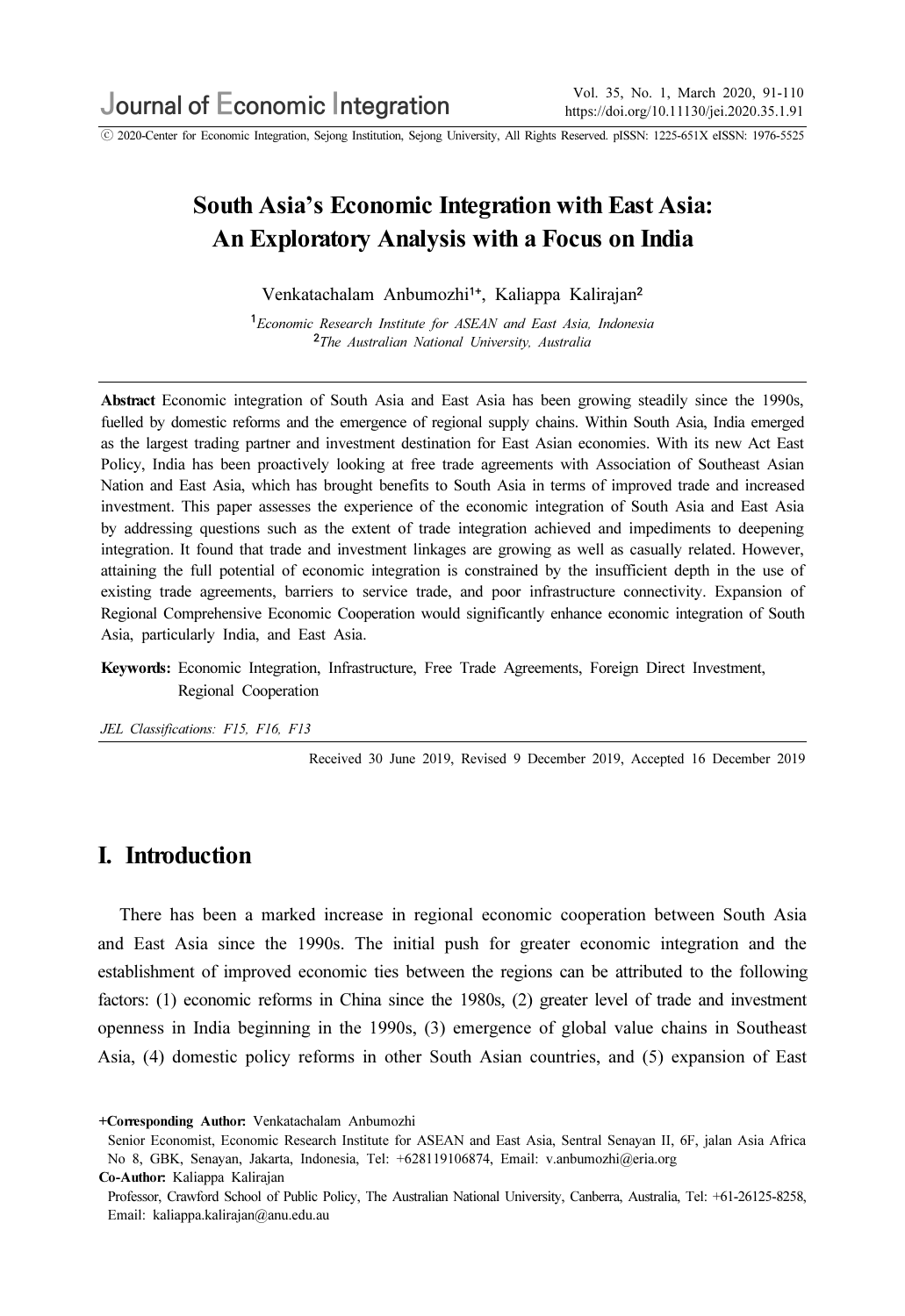Asian technology and service markets. As a result, bilateral trade and investment flows between the regions have increased. Drysdale and Armstrong (2010) argued that Asia has become a very important player in the 21st century international arena with respect to its contribution toward strengthening global governance and international policy outcomes. They also noted that the nexus between regional cooperation and global coordination has not been sufficiently strong. One issue that they identified in this context is the missing links within Asia, particularly between South Asia and East Asia (Armstrong, Drysdale and Kalirajan 2008), which are, respectively, the emerging and sustained growth centers of the world. India is the largest economy in South Asia in terms of gross domestic product (GDP), arable land, and population. The GDP share of India in South Asia increased from 73 per cent in the early 1990s to over 80 per cent in the late 2010s, mainly due to its relatively higher growth momentum among South Asian countries. India's average economic growth increased from 5.5 per cent in the 1980s to 8.5 per cent during 1995~2000 and to nearly 9 per cent in the latter half of the 2000~2015 period. India become the founding member of the East Asia Summit in 2005, an Association of Southeast Asian Nation (ASEAN)-centric economic and security forum consisting of 18 Southeast and East Asian countries. Furthermore, in 2014, India adopted the Act East policy, signaling the adoption of a more proactive approach toward East Asia than they had in the past. The rest of South Asia lacks a formal perspective of East Asia, but some economies like Pakistan, Sri Lanka, and Nepal have sought closer economic ties with major East Asian economies like China and Japan. For instance, the China-Pakistan free trade agreement (FTA) was concluded in 2006 and went into effect in July 2007. FTA negotiations between Sri Lanka and China and between Bangladesh and Japan began in 2014.

Nevertheless, Dreze and Sen (2013) argued that South Asia's full trade growth potential has not been achieved and that there is an existing gap between India's potential performance and actual achievement. This stems mainly from the fact that it overlooked learning from the successful examples of East and Southeast Asian countries, despite the fact that in the early 1990s it initiated the "Look East Policy" to increase their engagement with the most world's most economically dynamic region. This paper assesses the experience of South and East Asia integration over the past three decades, with a focus on the following three research questions: (i) How much has South Asia's and East Asia's trade and foreign direct investment grown? (ii) What is the critical role of India's economy in the intra- and inter-regional economic integration? and (iii) What impedes further economic integration between South and Southeast Asia? The second section of the paper analyses the flow of trade, production network-related investments, and foreign capital. The third section discusses the major reforms undertaken by India and the potential for the further enhancement of trade integration between South Asia and East Asia. The fourth section explores the impediments to enhanced economic integration of South Asia and East Asia. The last section concludes.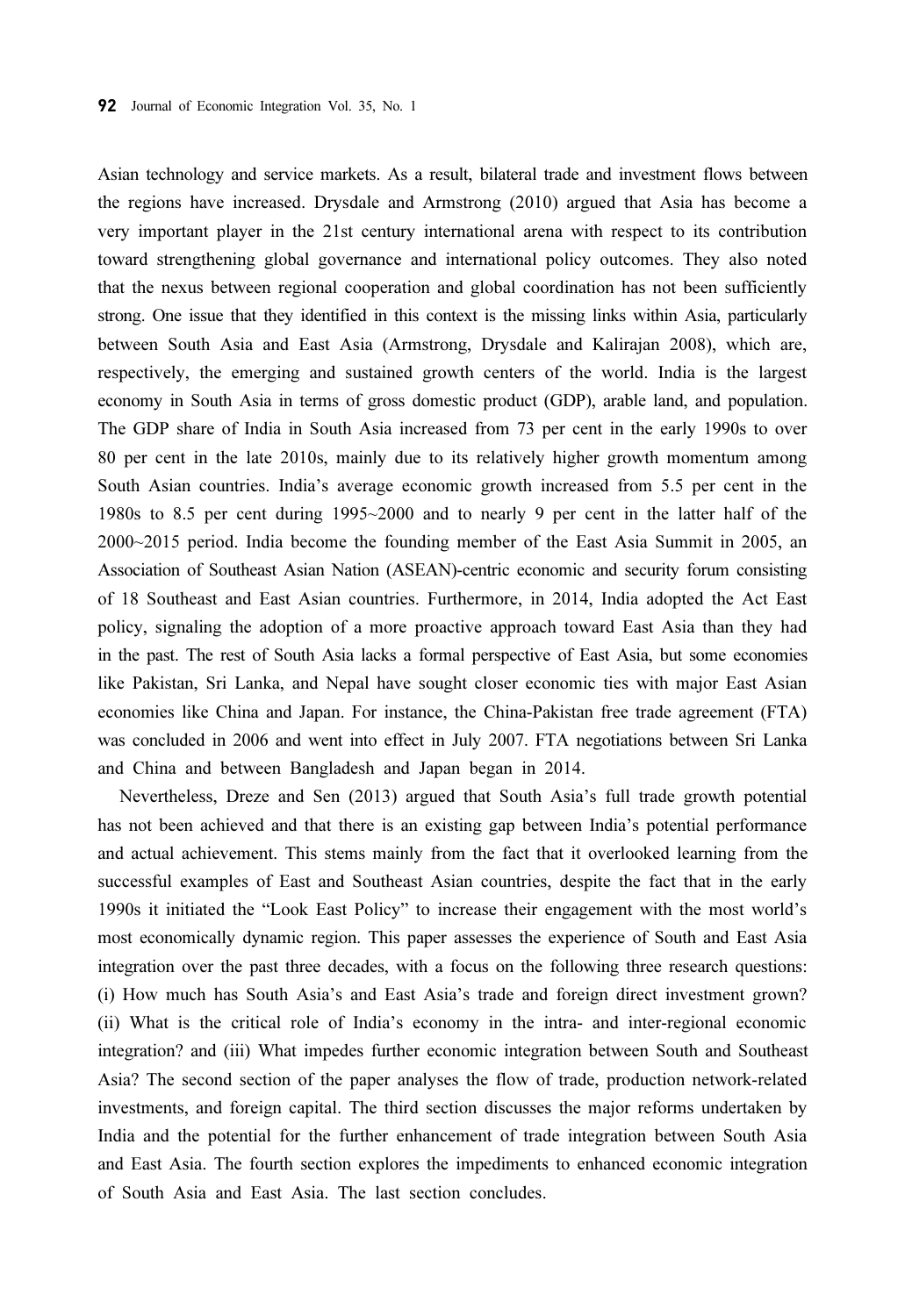### II. Trade and Investment Flows between South Asia and East Asia

### A. Traditional trade flows

In the modern period, two distinct periods form the foundation of the economic ties between South Asia and East Asia. First, there was a period of limited economic cooperation that lasted from about 1945 until the late 1980s; and second, another period of intensifying effort for cooperation extended from the 1990s until the present (Menon and Srinivasan 2018). Before the 1990s, South and East Asian economies were relatively isolated from one another in terms of bilateral trade and investment flows of goods and services. The only FTA that covered the two sub-regions was the Asia-Pacific Trade Agreement (APTA). The relative isolation of these regions stemmed from a lack of policy signals, poor connectivity, and cultural and political barriers. Following their independence from British rule, most South Asian countries adopted import substitution industrialization strategies with high import tariffs and licensing to control the entry of outside industries and other farms state interventions to nurture their own domestic industries (Rana and Dowling 2009).

Table 1 summarizes the attributes of South Asian exports to East Asia during the second period. Between 1990 and 2015, exports to East Asia from South Asia grew rapidly at the rate of 13.2 per cent per year while imports from East Asia grew at the rate of 13.7 per cent. The total value of all trade between the two regions amounted to 235.2 billion US dollars in 2013. India made up nearly 75 per cent of South Asia's trade with East Asia, and witnessed double-digit growth during that period. Bangladesh, Pakistan and Sri Lanka also experienced growth in East Asia's import levels although their exports have for the most part lagged. Other countries in the South Asia region, such as Afghanistan, the Maldives, and Nepal, are at still in the early stages of establishing open trade with East Asia.

The share of South Asia's exports to East Asia increased from 14.5 to 17.9 per cent between 1990 and 2015, and its share of imports from 22.5 to 27.9 per cent. Underlying this major shift was a realignment of India's trade and investment policies toward East Asia, which accounted for one-fifth of exports and one-quarter of imports in 2015. Similarly, Pakistan also experienced a shift in trade with East Asia, specifically, with China and Japan. However, the rest of South Asia shows varying degrees of trade orientation toward East Asia. India's experience suggests that trading with East Asia offers South Asia a potentially dramatic enlargement of its economic horizons, making available a far greater regional market with which it can integrate economically (Kathuria, Kedia and Balakrishnan 2018).

An internal shift is also visible in terms of South Asia's trade with East Asia. The share of South Asia's exports to Japan fell from 57.8 per cent to 12.0 per cent between 1990 and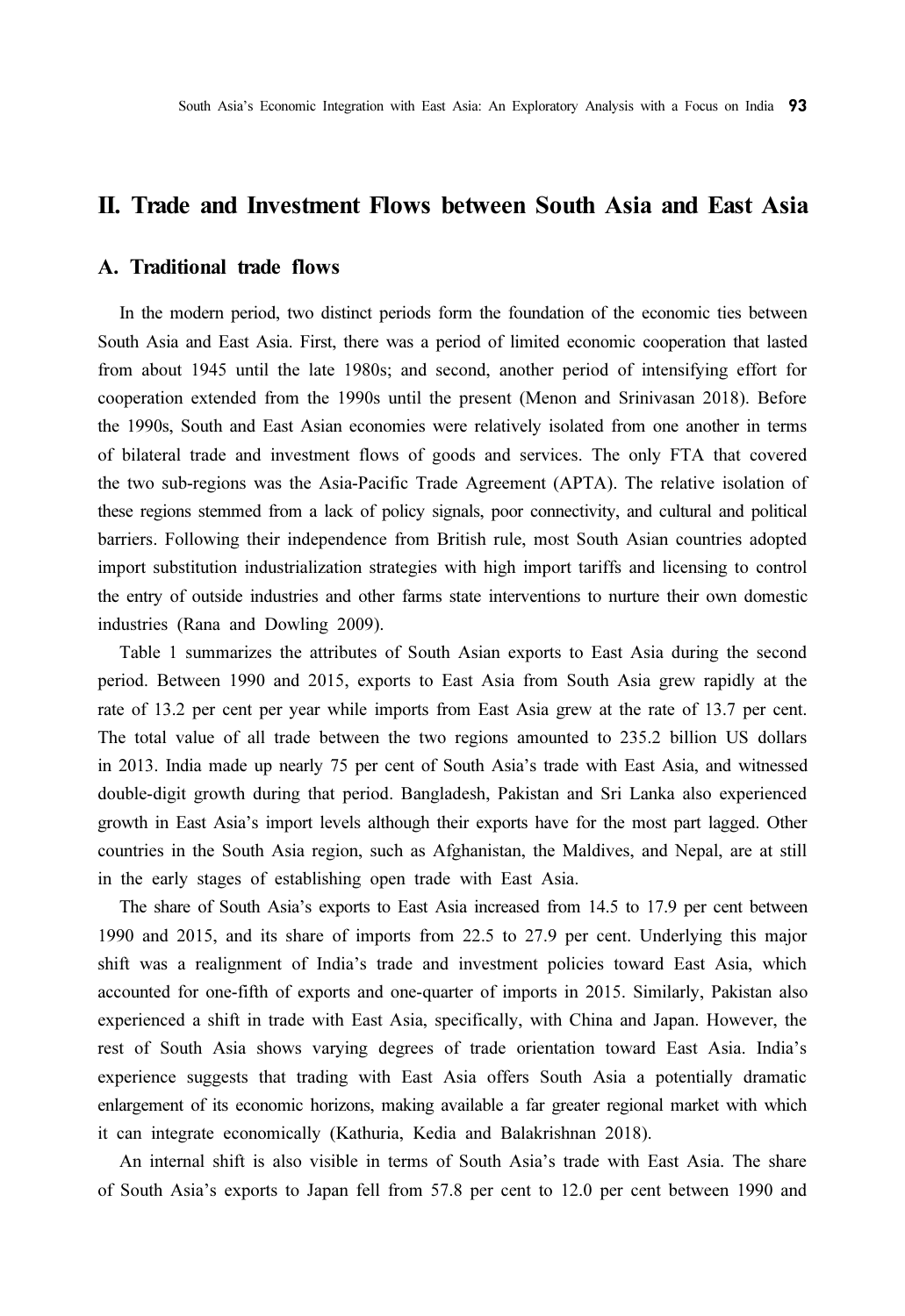2015. Meanwhile, its share of exports to China rose from 3.0 per cent to 26.6 per cent, to Singapore from 13.4 per cent to 20.4 per cent, to Indonesia from 3.8 per cent to 8.1 per cent, and to Vietnam from 0.5 per cent to 8.2 per cent.

|                | Value in 2015      | Annual Average Growth |                | East Asia's share of Total $(\%)$ |
|----------------|--------------------|-----------------------|----------------|-----------------------------------|
|                | million US dollars | 1990~2015             | 1990           | 2015                              |
| <b>Exports</b> |                    |                       |                |                                   |
| South Asia     | 67,917             | 13.2                  | 14.5           | 17.9                              |
| India          | 60,477             | 14.7                  | 14.6           | 19.4                              |
| Pakistan       | 4,665              | 7                     | 17.6           | 18.6                              |
| Bangladesh     | 1,783              | 11.2                  | 9.3            | 6.5                               |
| Sri Lanka      | 843                | 6.8                   | 9.9            | 8.7                               |
| Nepal          | 60                 | 6.6                   | 6.6            | 7.6                               |
| The Maldives   | 75                 | $\tau$                | 30.1           | 34.3                              |
| Afghanistan    | 12                 | 6.7                   | $\mathfrak{2}$ | $\mathfrak{Z}$                    |
| <b>Imports</b> |                    |                       |                |                                   |
| South Asia     | 167,327            | 13.7                  | 22.8           | 27.9                              |
| India          | 116,697            | 16.1                  | 15.8           | 25                                |
| Pakistan       | 20,411             | 10.5                  | 27.6           | 37.9                              |
| Bangladesh     | 17,578             | 12                    | 35.5           | 44.5                              |
| Sri Lanka      | 8,514              | 10.1                  | 35.2           | 39.8                              |
| Nepal          | 2,720              | 10                    | 51.5           | 39.1                              |
| The Maldives   | 567                | 8                     | 70.1           | 40.2                              |
| Afghanistan    | 839                | 4.7                   | 60.4           | 10.1                              |

Table 1. Growth in south asia-east asia trade, 1990~2015

(Source) These data are sourced by the authors, as compiled from the International Monetary Fund database (see http://data.imf.org).

The commodity composition of trade between South and East Asia economies tends to reflect national differences within South Asia in terms of each nation's comparative advantages with respect to natural resources, capital, labor, and technology, and levels of economic development. With an abundance of natural resources and labor, South Asia's exports to East Asia are weighted toward such products. Meanwhile, South Asia's imports from East Asia mainly consist of finished and high- technology goods, reflecting the abundance of capital and technology available in East Asia.

#### B. Trade associated with regional supply chains and global production networks

Traditional trade and FDI flows in East Asia have been progressively replaced by a new form of industrial trade centered on sophisticated global production networks and regional supply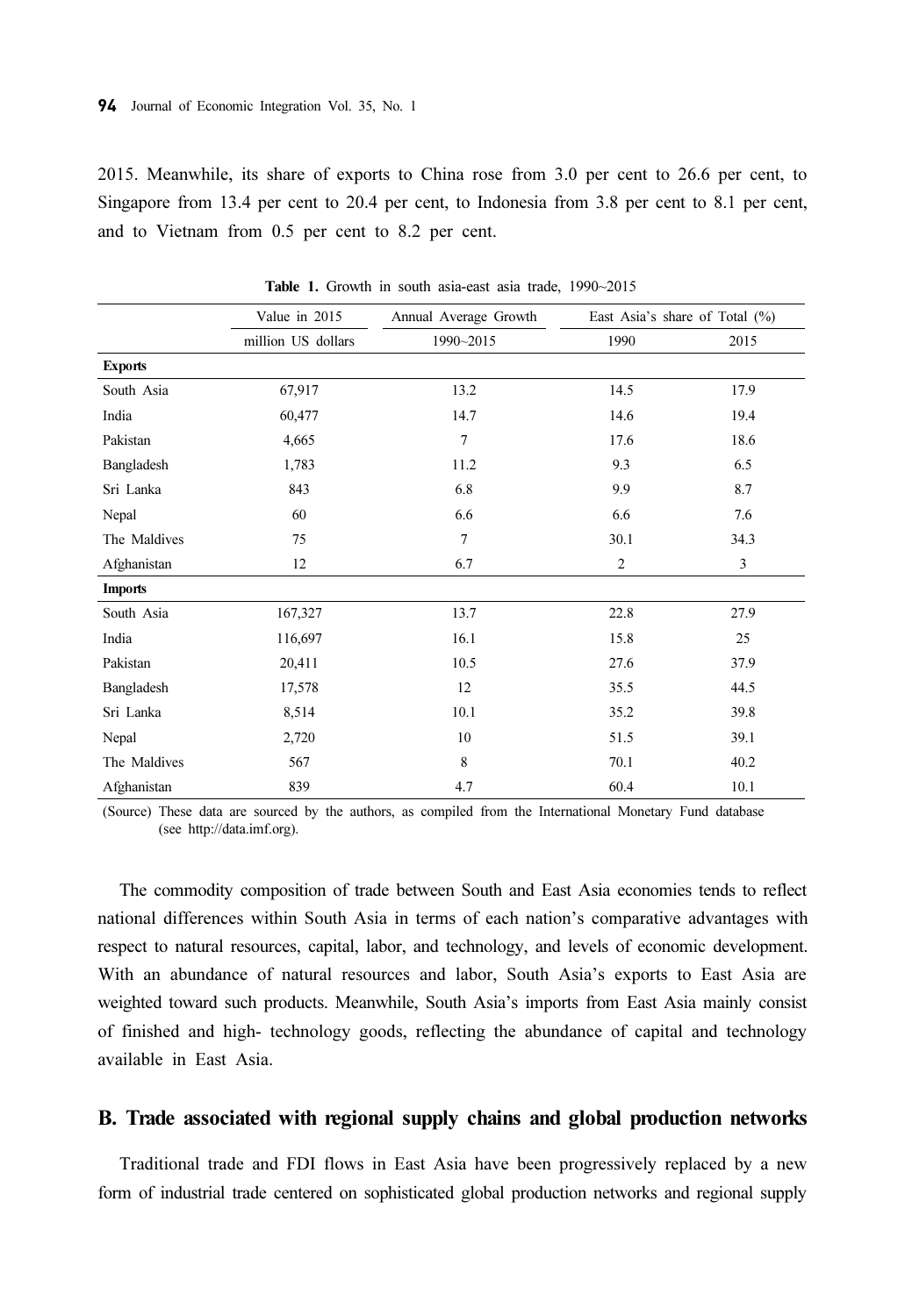chains (Kimura and Kobayashi 2009). Therefore, production processes are fragmented into several slices that are located in different countries throughout South and East Asia in order to reduce production costs. Production fragmentation has spurred growing intra-regional trade in intermediate goods in Southeast and East Asia (Urata 2008). This spread of production networks, as well as the emergence of regional supply chains, spurred East Asia's global rise to the title of Factory Asia, which accompanied their rapid economic growth over a relatively long period. China, strikingly, has emerged as the largest trader in East Asia. Production networks have made Southeast Asia and China more prosperous since the early 1990s. However, there is little indication of the dispersion of production networks and supply chains into South Asia. Table 2 suggests that South Asian economics play a relatively small role in global production networks as compared to East Asian economics.

|              | 2001~2005    | $2006 - 2010$ | 2011~2015    |
|--------------|--------------|---------------|--------------|
| South Asia   | 0.95         | 1.23          | 1.58         |
| India        | 0.45         | 0.68          | 0.84         |
| Pakistan     | 0.11         | 0.11          | 0.12         |
| Bangladesh   | 0.26         | 0.33          | 0.49         |
| Sri Lanka    | 0.12         | 0.11          | 0.12         |
| Nepal        | 0.01         | $\mathbf{0}$  | $\mathbf{0}$ |
| The Maldives | 0.01         | $\Omega$      | $\mathbf{0}$ |
| Afghanistan  | $\mathbf{0}$ | $\mathbf{0}$  | $\mathbf{0}$ |
| Bhutan       | $\mathbf{0}$ | $\mathbf{0}$  | $\mathbf{0}$ |
| <b>ASEAN</b> | 9.61         | 9.29          | 9.34         |
| China        | 12.54        | 19.2          | 24.99        |
| Japan        | 11.12        | 9.61          | 7.9          |
| South Korea  | 4.16         | 4.89          | 4.85         |

Table 2. Average share of world production network exports, 2001~2015

(Source) UNCOMTRADE Database

Production network exports are defined as the trade in parts and components using the gross trade approach of Athukorala (2011). More specifically, it includes the total exports of SITC 75~79 and 87~88 as well as parts and components exports. The data in Table 2 demonstrate that between  $2001~2005$  and  $2011~2015$ , South Asian countries' share of world production network exports increased from 0.95 per cent of global production network exports to 1.58 per cent. This trend has been fuelled by an increase in India's world share from 0.45 per cent to 0.84 per cent and Bangladesh from 0.26 per cent to 0.49 per cent. Meanwhile, the world shares of Pakistan and Sri Lanka have stagnated during this time period. The data also underline the important role of East Asia in global production networks. Thus, China makes up as much as 24.99 per cent of world production network exports. The 10 ASEAN economies as a group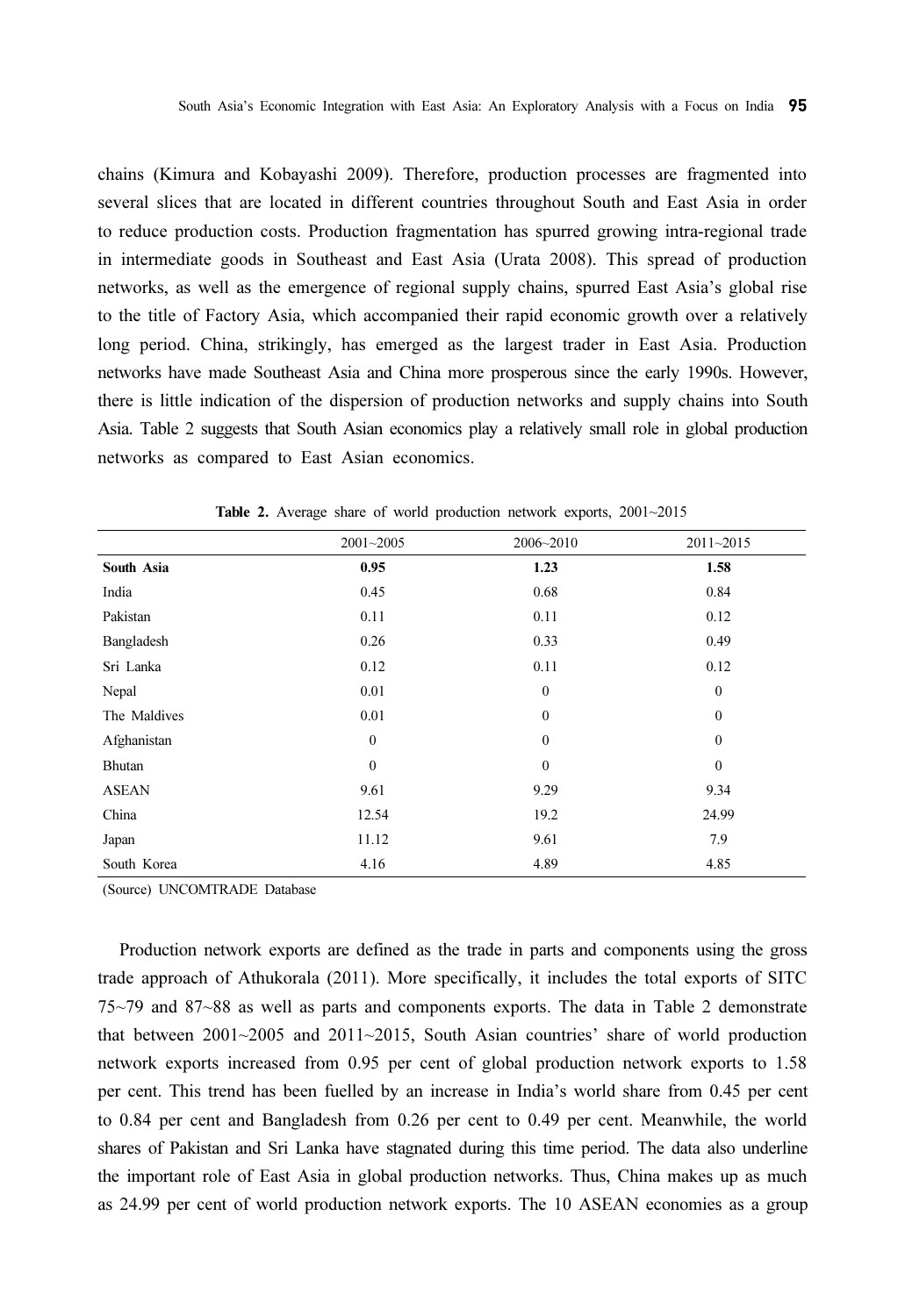account for 9.34 per cent, Japan for 7.90 per cent, and South Korea for 4.85 per cent. C. FDI flows between South Asia and East Asia

The data on private capital flows are more limited than are trade data. Data on greenfield investment suggest that FDI flows between South and East Asia have nearly doubled, from 5.0 billion US dollars in 2003 to 8.2 billion US dollars to 2013, but from a low base. The FDI flow from less-developed South Asia to more developed East Asia is lower than the flow in the other direction. As shown in Table 3, annual flows of FDI from South Asia to East Asia were only about 4 billion US dollars during the 2003~15 period. However, FDI flows from East Asia to South Asia more than doubled at over 10 billion US dollars.

|             |                                                                | East Asia to South Asia                                |              |                                                                | South Asia to East Asia                                |                 |  |
|-------------|----------------------------------------------------------------|--------------------------------------------------------|--------------|----------------------------------------------------------------|--------------------------------------------------------|-----------------|--|
|             | Annualized<br>Average<br>$2003 - 2015$<br>(million US dollars) | Cumulative<br>$2003 - 2015$<br>(million US<br>dollars) | Share<br>(%) | Annualized<br>Average<br>$2003 - 2015$<br>(US million dollars) | Cumulative<br>$2003 - 2015$<br>(million US<br>dollars) | Share<br>$(\%)$ |  |
| South Asia  | 10,248                                                         | 112,731                                                | 100          | 4,047                                                          | 44,522                                                 | 100             |  |
| India       | 8,602                                                          | 94,621                                                 | 84           | 4,014                                                          | 44,157                                                 | 99              |  |
| Pakistan    | 796                                                            | 8,760                                                  | 8            | 15                                                             | 165                                                    | $\theta$        |  |
| Bangladesh  | 123                                                            | 1,352                                                  |              | 9                                                              | 94                                                     | $\theta$        |  |
| Sri Lanka   | 233                                                            | 2,568                                                  | 2            | 6                                                              | 70                                                     | $\theta$        |  |
| Maldives    | 132                                                            | 1,452                                                  |              | NA                                                             | NA                                                     | NA              |  |
| Nepal       | 23                                                             | 258                                                    | $\mathbf{0}$ | 3                                                              | 37                                                     | $\theta$        |  |
| Afghanistan | 311                                                            | 3,421                                                  | 3            | <b>NA</b>                                                      | NA                                                     | NA              |  |

Table 3. Foreign direct investment flows to and from south asia

(Source) http://www.fdimarkets.com.

Cumulative FDI flows from East Asia to South Asia over the 2003~2015 period were 112.7 US billion dollars. In contrast to trade flows, Japan, accounting for 36.9 per cent of the cumulative FDI flows in the 2003~2015 period, is the leading foreign investor in South Asia followed by Korea (19.7 per cent) and China (18.5 per cent). Singapore (11.6 per cent) and Malaysia (10.3 per cent) follow some way behind. Nataraja (2010) argues that Japanese inward investment in India is below its potential due to constraints in the investment climate, such as poor infrastructure, strict labor laws, and complex business procedures.

Like trade, India dominates regional FDI flows, accounting for 99.2 per cent of cumulative FDI flows from South Asia to East Asia and 83.9 per cent of cumulative FDI flows from East Asia to South Asia between 2003 and 2015. Other South Asian economies have made smaller investments in East Asia but have received some East Asian FDI. Pakistan notably accounts for 7.8 per cent of cumulative FDI flows from East Asia to South Asia.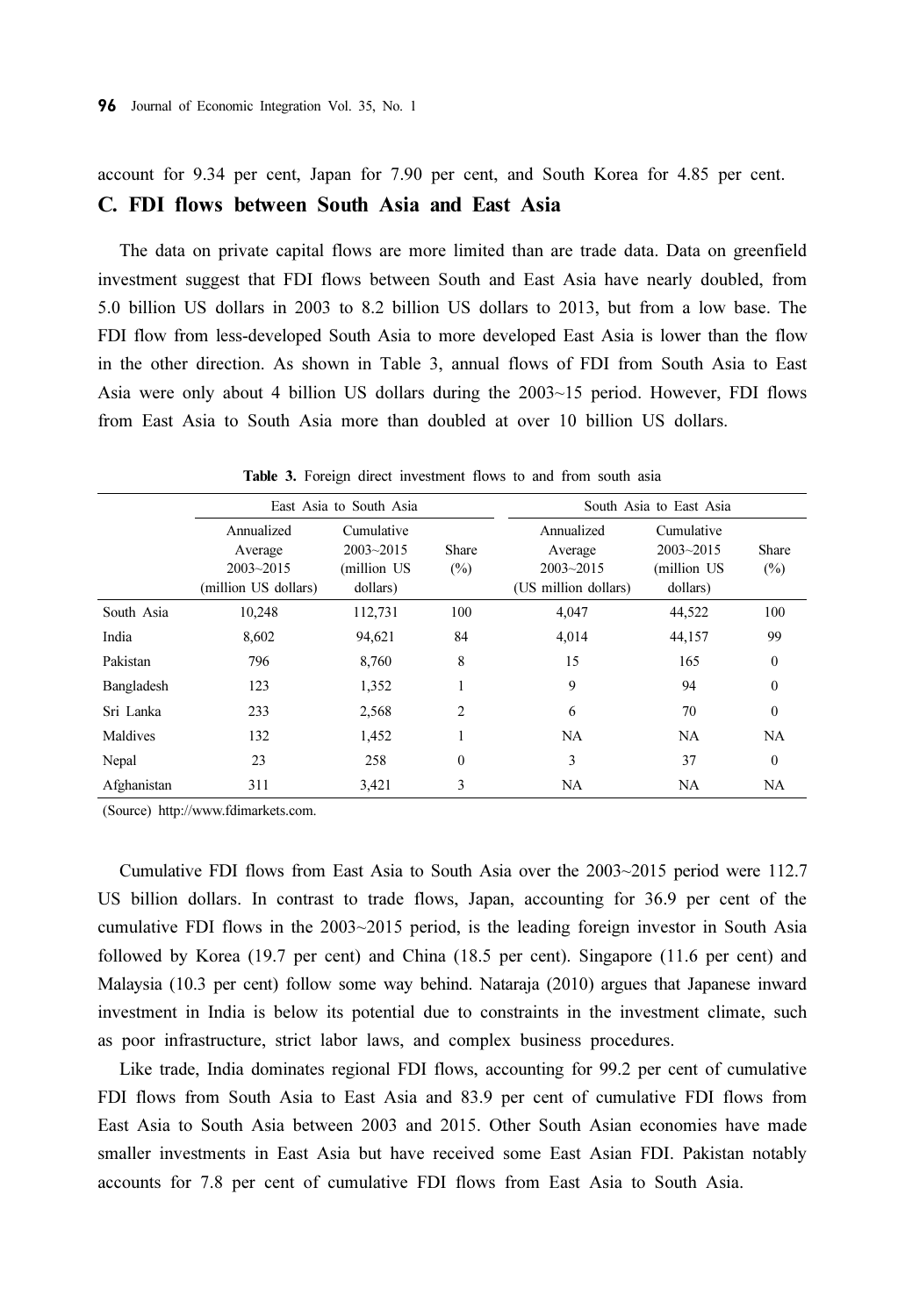Capital inflows from East Asia to India during the period between 2003 and 2015 are diversified. The largest FDI activity is in automotive and parts at 22.2 per cent. This is followed by: metals at 18.2 per cent, real estate at 6.2 per cent, communications at 4.0 per cent, consumer electronics at 4.0 per cent, engines and turbines at 4.0 per cent, industrial machinery equipment and tools at 3.9 per cent, and semiconductors at 3.9 per cent. Meanwhile India's outflows of FDI to East Asia are concentrated in resource activities, 34.0 per cent in metals and 14.1 per cent in coal oil, and gas and service activities, 10.3 per cent in financial services, 8.5 per cent in software and information technology (IT) services, 2.2 per cent in transportation, and 2.2 per cent in hotels and tourism.

The leading investor in East Asia is Japan with 35 per cent of cumulative FDI into India between 2003 and 2015; nearly half of this was channeled into automotive products and parts. Japanese FDI was also directed into machinery and tools, electronics, chemicals, and rubber. South Korea, in second place, accounted for 19 per cent of cumulative FDI into India; one-third of Korean FDI went into metals and another one-fifth into automotive products and parts. China is the third largest investor into India with 13 per cent of its cumulative FDI; just under half was put in metals and another one-fifth into engines and turbines. Singapore is fourth with 11 per cent of cumulative FDI, one-third of which was directed into real estate and another quarter into semiconductors.

# III. Mapping India's Economic Performance and the Potential of Economic Integration with East Asia

## A. Reforms to promote economic growth and alignment with East Asian economies

Because many South, Southeast, and East Asian governments are keen to see India play a more active economic role in the region, it is imperative to examine the status of India in East Asian integration. Since its independence in 1947, although several policy regimes that constrained India's integration with regional and global markets existed, the most crucial were its trade and investment policies. Until 1991, India adopted import substitution and overvalued exchange rate policy regimes, as well as other forms of state intervention into its economy. This policy regime was supported by other policy measures, such as industrial licensing and price controls, which restricted FDI. Consequently, India developed a high-cost domestic industrial structure that was out of alignment with world prices (Sankar 2001). Influenced by India's then prevailing economic philosophy of anti-globalization, smaller South Asian economies also developed similar industrial development strategies to varying degrees. Growth and trade in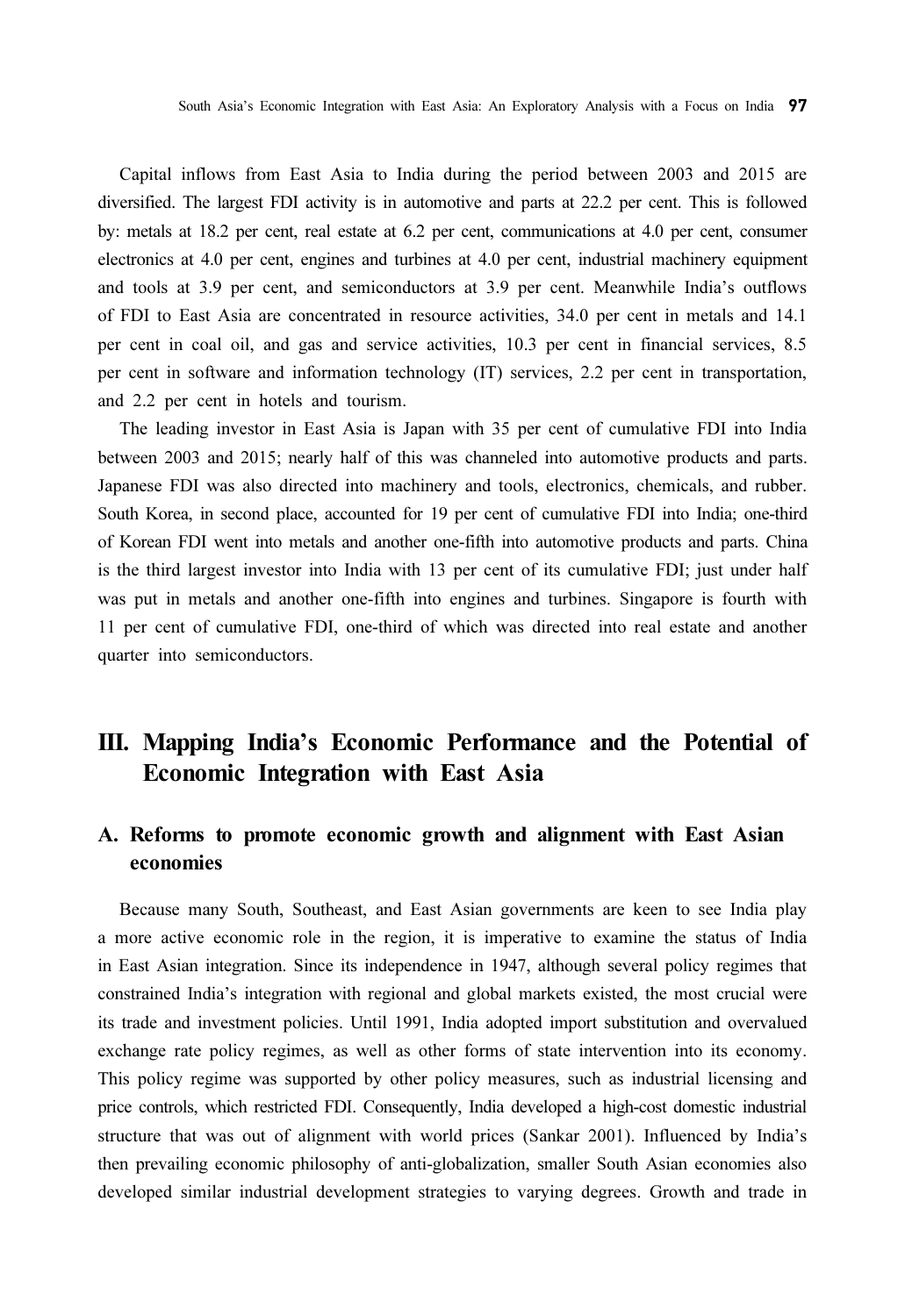a provincial and inward-oriented India thus largely stagnated. Meanwhile, after an initial import substitution period, East Asian economies, initially South Korea, Taipei, China, and then ASEAN, switched to outward-oriented industrial development strategies in the 1960s. New emphasis was given to priorities such as the liberalizing trade policy, attracting export-oriented FDI via export processing zones, and using market mechanisms for resource allocation (World Bank 1993).

In India, this occurred during the 1990s in the form of economic reforms that sought to eliminate inherently growth-impeding exchange rate, trade, and investment policies by modifying industrial policy, removing many price and distribution controls, and by restructuring the fiscal, financial, and public sectors to a considerable extent (Acharya 2010). Figure 1 shows average unweighted nominal tariff rates across South Asia, including India, as compared with the world. A drastic reduction in South Asian tariff rates over these years can be noted, although rates are still higher than the worldwide average. India's applied average tariff rate for manufactured products decreased from 83 per cent in 1990 to 10 per cent in 2009, with the aim of encouraging investment in domestic industries in order to improve production technologies and promote growth in exports.



Figure 1. Average unweighted nominal tariff rates: south asia and the world.

(Source) World Trade Organization (WTO), International Trade Commission, and United Nations Conference on Trade and Development (various years).

During this period, the Indian IT industry gained the reputation of being a significant and progressive world leader. The availability of world class technical personnel, a proficiency in English, cost competitiveness, quality research and training institutes, and effective reform measures has transformed India into a sought-after destination to which companies around the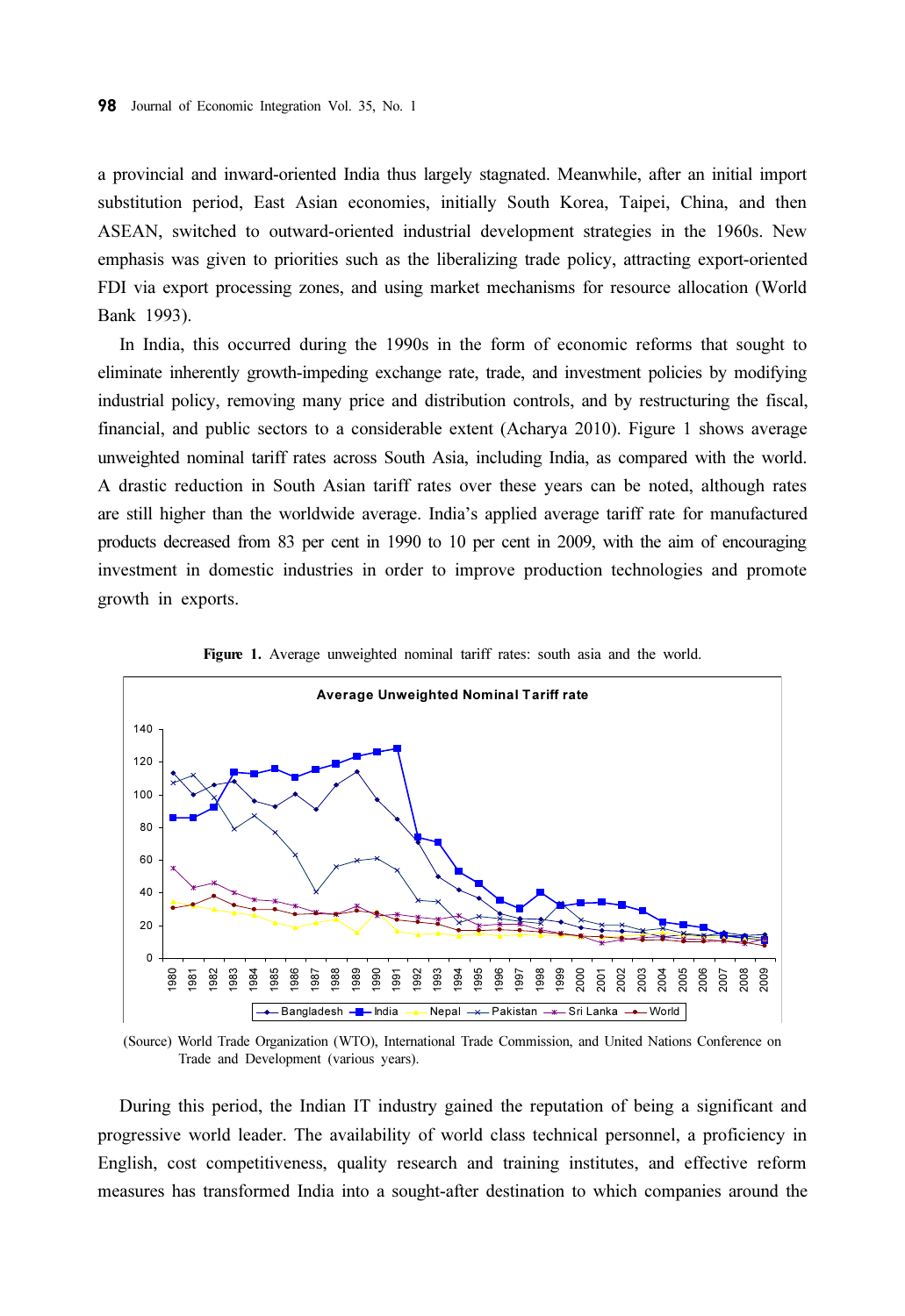world could outsource their IT business. Direct employment generation reached nearly 2.8 million in 2015, while indirect job creation rose to \$8.9 million (Eichengreen and Gupta 2011). India initiated another policy reform to strengthen its globalization process with respect to FDI, which brought with it updated technology and a larger number of markets for exports. Compared to the pre-reform years, the new FDI policy now allows 100 per cent foreign ownership in many industries and a majority ownership in all sectors with the exception of banks, insurance companies, telecommunications, and airlines.

As a way of guaranteeing the benefits to small- and medium-sized businesses the government has imposed two significant compulsory conditions on foreign retailers. First, they must source at least one-third of the products they sell from small- and medium-sized enterprises whose total investments do not exceed \$1 million. Second, they must invest at least \$100 million, half of which must be channeled into back-end infrastructure over a three-year period (Kalirajan Singh and Drysdale 2010). FDI approval procedures were simplified with the provision of a list of industries that enjoy automatic approval up to specified levels of foreign equity (i.e., 100 per cent, 74 per cent, and 51 per cent) and the foreign investors in these industries with specified equity levels need only register with the Reserve Bank of India (RBI) for approval.

In order to strengthen India's trade and investment links with the rest of the world, India embarked on initiating the formation of a regional group, besides negotiating and signing FTAs and comprehensive economic cooperation agreements or comprehensive economic partnership agreements with East Asian countries. India has signed 17 different types of regional trading and economic partnership agreements that are currently operational. As shown in Figure 2, the implementation of the ASEAN-India FTA has facilitated an increase in intra-regional trade and investment liberalization (ADBI 2015).



Figure 2. Increase in trade between India and ASEAN-member countries.

(Source) Department of Commerce, Government of India.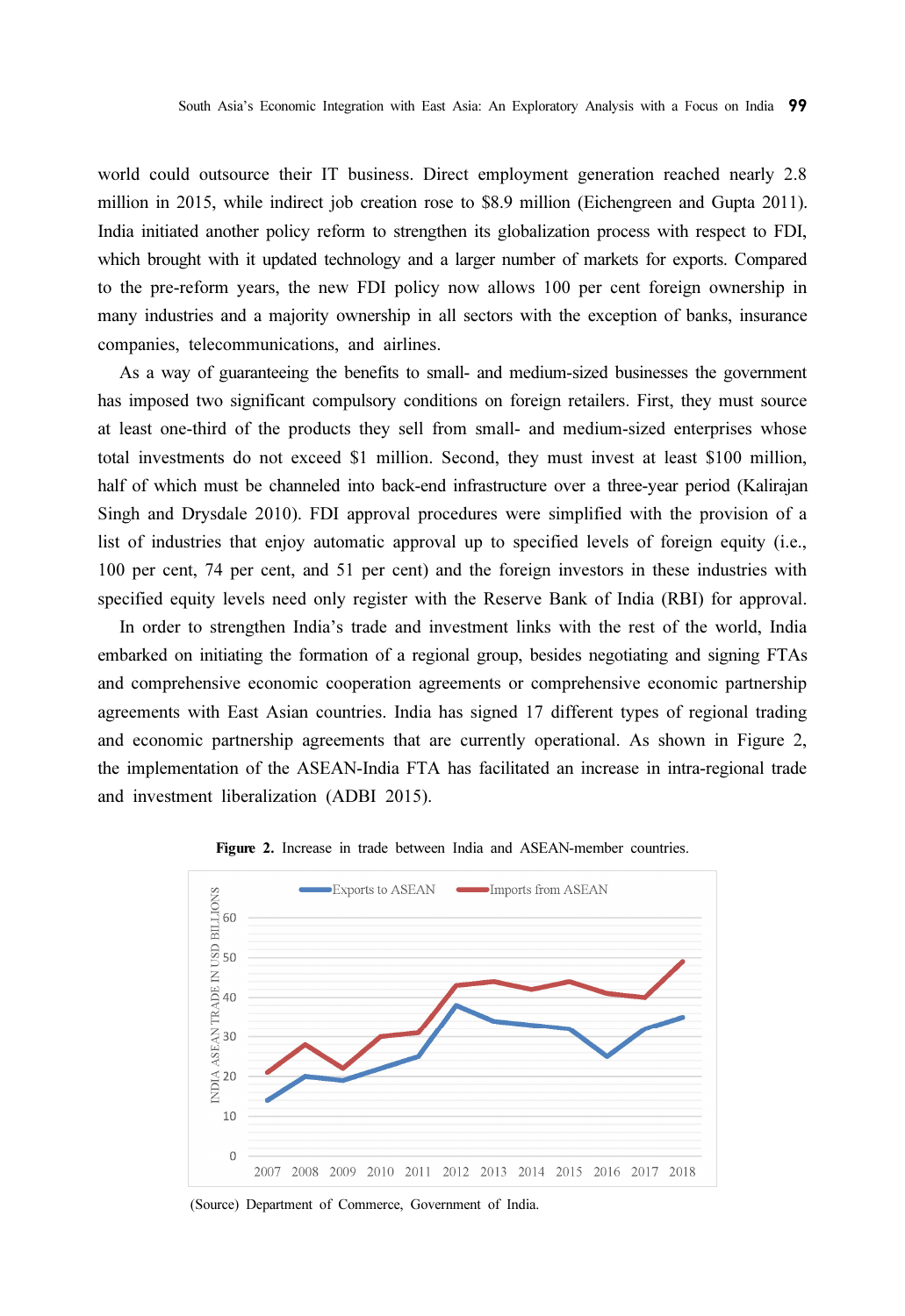India's biggest trade partner in the Southeast and East Asia regions is China, with which it has huge deficits and higher value exports than imports. Table 4 illustrates total trade volume in 2015. The Philippines, Lao PDR, Myanmar, and Cambodia are the only countries with which India has a trade surplus, but the trade volume between these countries is less. This trade deficit has also become a contentious issue in negotiations over pan-Asian mega-trade agreements like the RCEP.

| Country     | Imports | <b>Exports</b> | Total Trade | Deficit  |
|-------------|---------|----------------|-------------|----------|
| China       | 70.32   | 16.75          | 87.07       | $-53.57$ |
| Singapore   | 16.28   | 11.57          | 27.85       | $-4.71$  |
| South Korea | 16.76   | 4.71           | 21.46       | $-12.05$ |
| Indonesia   | 15.84   | 5.28           | 21.12       | $-10.57$ |
| Japan       | 12.77   | 4.86           | 17.63       | $-7.91$  |
| Malaysia    | 10.82   | 6.44           | 17.25       | $-4.38$  |
| Australia   | 13.13   | 3.52           | 16.65       | $-9.61$  |
| Vietnam     | 7.19    | 6.51           | 13.7        | $-0.68$  |
| Thailand    | 7.44    | 4.44           | 11.88       | $-3$     |
| Philippines | 0.58    | 1.74           | 2.32        | 1.16     |

Table 4. India's trade balance (in million) with southeast and east asian countries

(Source) Department of Commerce, Government of India.

### B. Commodity composition of India's trade with East Asia

While stagnation in manufacturing in India has attracted considerable research attention, India's commodity composition of trade reflects India's comparative advantage in natural resources, capital, and labor. To illustrate this pattern of trade, the leading items in India's trade with East Asia since 1991 are listed in Table 5.

India's main exports to East Asia include natural resource-intensive products like mineral fuels, pearls, stones, iron ore, colon fish, non-ferrous metals and ores, granite, leather, oil cake, as well as some skill- and technology-intensive goods such as chemicals, plastics, ships, and machinery. In contrast, East Asia's leading exports to South Asia feature products such as computers and integrated circuits, televisions, radios, telecommunication equipment, motor vehicles and motor vehicle parts, and chemicals and fuels. Where there is a two-way trade in the same industry, East Asian exports tend to feature a higher level of processing. For the steel industry, India's leading exports to East Asia include ferro-alloys, pig iron, and rolled steel. East Asia's leading exports to South Asia include rolled steel of a heavier grade.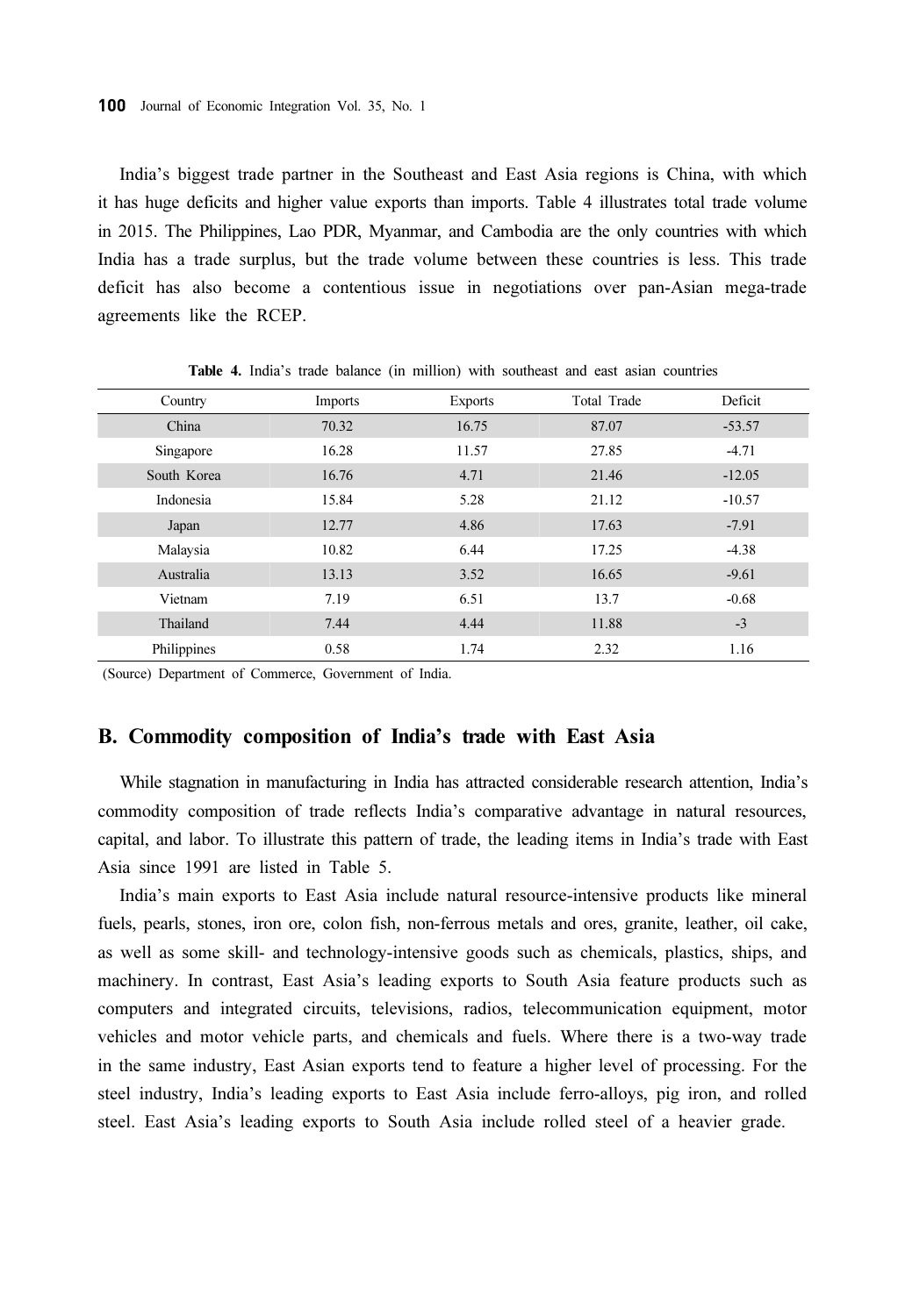| Commodity<br>Code      | Commodity Description                                                             | 2000     | 2015 |
|------------------------|-----------------------------------------------------------------------------------|----------|------|
| Share of Total Exports |                                                                                   |          |      |
| 27                     | Mineral fuels, mineral oils, and products of their distillation                   | $\theta$ | 8.1  |
| 71                     | Natural or cultural pearls, precious or semi-precious stones, precious metals     | 17.5     | 6.8  |
| 52                     | Cotton                                                                            | 4.6      | 2.5  |
| 29                     | Organic chemicals                                                                 | 1        | 2.1  |
| 26                     | Ores, slag, and ash                                                               | 8        | 1.7  |
| 89                     | Ships, boats, and floating structures                                             | $\theta$ | 1.3  |
| 74                     | Copper and articles thereof                                                       | 0.1      | 1.2  |
| 84                     | Nuclear reactors, boilers, machinery and mechanical appliances, and parts thereof | 0.1      | 1.2  |
| 72                     | Iron and steel                                                                    | 0.1      | 1    |
| 10                     | Cereals                                                                           | 0.1      | 1    |
| Share of Total Imports |                                                                                   |          |      |
| 85                     | Electrical machinery and equipment, and parts thereof                             | 10.6     | 15.8 |
| 84                     | Nuclear reactors, boilers, machinery and mechanical appliance, and parts thereof  | 13.4     | 15   |
| 27                     | Mineral fuels, mineral oils, and products of their distillation                   | 5.7      | 9.5  |
| 71                     | Natural or cultural pearls, precious or semi-precious stones, and precious metals | 0.5      | 6.8  |
| 29                     | Organic chemicals                                                                 | 3.9      | 6.3  |
| 15                     | Animals or vegetable fats and oils                                                | 4.5      | 6.2  |
| 72                     | Iron and steel                                                                    | 6.8      | 4.1  |
| 39                     | Plastics and articles thereof                                                     | 3.7      | 3.1  |
| 89                     | Ships, boats, and floating structures                                             | 2.7      | 3    |
| 87                     | Vehicles other than railway or tramway rolling stock                              | 2.2      | 6.4  |

Table 5. India's top 10 commodities traded with east asia

(Source) Compiled by the authors from the United Nations Comrade database (see http://comtrade.un.org).

## IV. Impediments to South Asia-East Asia Economic Integration

While the pace of South Asia-East Asia economic integration has picked up since 1990, many impediments at the national and regional levels remain, which can hamper further trade and investment flows. Four key impediments to economic integration are: (i) trade barriers and cumbersome business procedures; (ii) barriers to services trade; (iii) risk of insufficient depth and business use of FTAs; and (iv) gaps in infrastructure.

### A. Trade barriers and complex business procedures

Market-friendly policy regimes are critical for promoting South Asia-East Asia economic integration. Lower trade barriers and streamlined business procedures lower trade costs and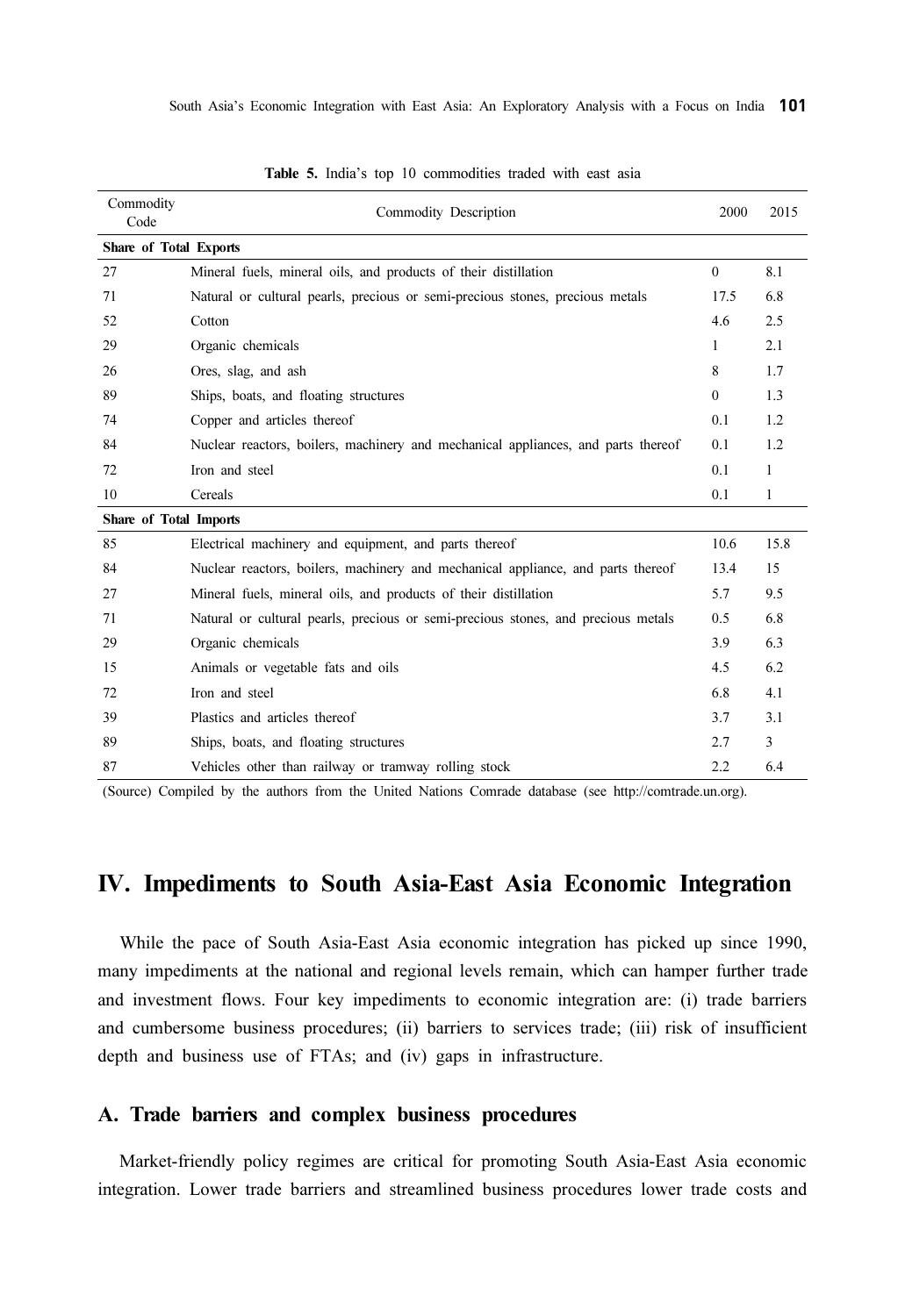facilitate the spread of production networks (Kearney 2012). Although tariff protection has been falling in South Asia, overall their tariffs are typically higher than those in East Asia. Table 6 shows import tariffs for agricultural companies and manufacturers along with Non-Tariff Measures (NTMs) implemented during the 2009-15 period and the World Bank's Ease of Doing Business indices.

|              |      | Simple Average<br>MFN Tariffs for<br>Agriculture |       | Simple Average<br>MFN Tariffs for<br>Manufacturers | <b>NTMs</b><br>Implemented | Ease of Doing<br><b>Business Rank</b><br>(out of $189$<br>economies) |
|--------------|------|--------------------------------------------------|-------|----------------------------------------------------|----------------------------|----------------------------------------------------------------------|
|              | 1990 | 2015                                             | 1990  | 2015                                               | 2010~2015                  | 2015                                                                 |
| India        | 77.0 | 33.5                                             | 84.1  | 10.2                                               | 206                        | 134                                                                  |
| Pakistan     | 45.5 | 15.4                                             | NA    | 13.2                                               | 16                         | 110                                                                  |
| Bangladesh   | 99.5 | 16.8                                             | 123.1 | 13.4                                               | $\mathbf{1}$               | 130                                                                  |
| Sri Lanka    | 98.1 | 25.7                                             | 27.0  | 7.5                                                | 10                         | 85                                                                   |
| The Maldives | 18.2 | 18.3                                             | NA    | 20.8                                               | $\mathbf{1}$               | 95                                                                   |
| Nepal        | 9.4  | 13.8                                             | 18.9  | 120.0                                              | $\overline{c}$             | 105                                                                  |
| Afghanistan  | NA   | 7.1                                              | NA    | 5.7                                                | $\mathbf{1}$               | 164                                                                  |
| Bhutan       | 14.3 | 41.4                                             | 15.5  | 18.9                                               | $\theta$                   | 141                                                                  |
| China        | 42.5 | 15.6                                             | 43.9  | 9.0                                                | 98                         | 96                                                                   |
| Indonesia    | 20.1 | 7.5                                              | 19.3  | 6.7                                                | 68                         | 120                                                                  |
| Korea        | 11.4 | 52.7                                             | 7.8   | 6.8                                                | 19                         | 7                                                                    |
| Malaysia     | 12.7 | 8.9                                              | 9.4   | 5.5                                                | 9                          | 6                                                                    |
| Thailand     | 40.5 | 29.9                                             | 41.7  | 8.3                                                | 11                         | 18                                                                   |
| Philippines  | 23.1 | 9.9                                              | 20.9  | 5.7                                                | 5                          | 108                                                                  |
| Vietnam      | 17.7 | 16.2                                             | 14.3  | 8.3                                                | 21                         | 99                                                                   |

Table 6. Non-tariff barriers and ease of doing business rankings for south asian and east asian countries

(Source) Compiled by authors from World Bank database, Global Trade alert database, and the ERIA NTM database.

The average agricultural tariff in India is 33.5 per cent, while in China it is 15.6 per cent. Interestingly, in 2015, average manufacturing tariffs for China and India were similar, at 9.0 per cent and 10.2 per cent, respectively, with India showing a large reduction between 1990 and 2015. Furthermore, while tariffs are seen as low in many East Asian countries, NTMs can be reduced. The number of NTMs implemented in 2015 was 98 for China, 68 for Indonesia, and 19 for South Korea. These figures compare with 206 for India, 16 for Pakistan, and 10 for Sri Lanka.

According to World Bank Ease of Doing Business indicators, East Asia is typically a more open destination than South Asia. As the earliest adopter of economic reform in South Asia, Sri Lanka has the highest rank, 85th within the sub-region followed by the Maldives, at the rank of 95th. However, large South Asian economies achieve rankings well in excess of 100.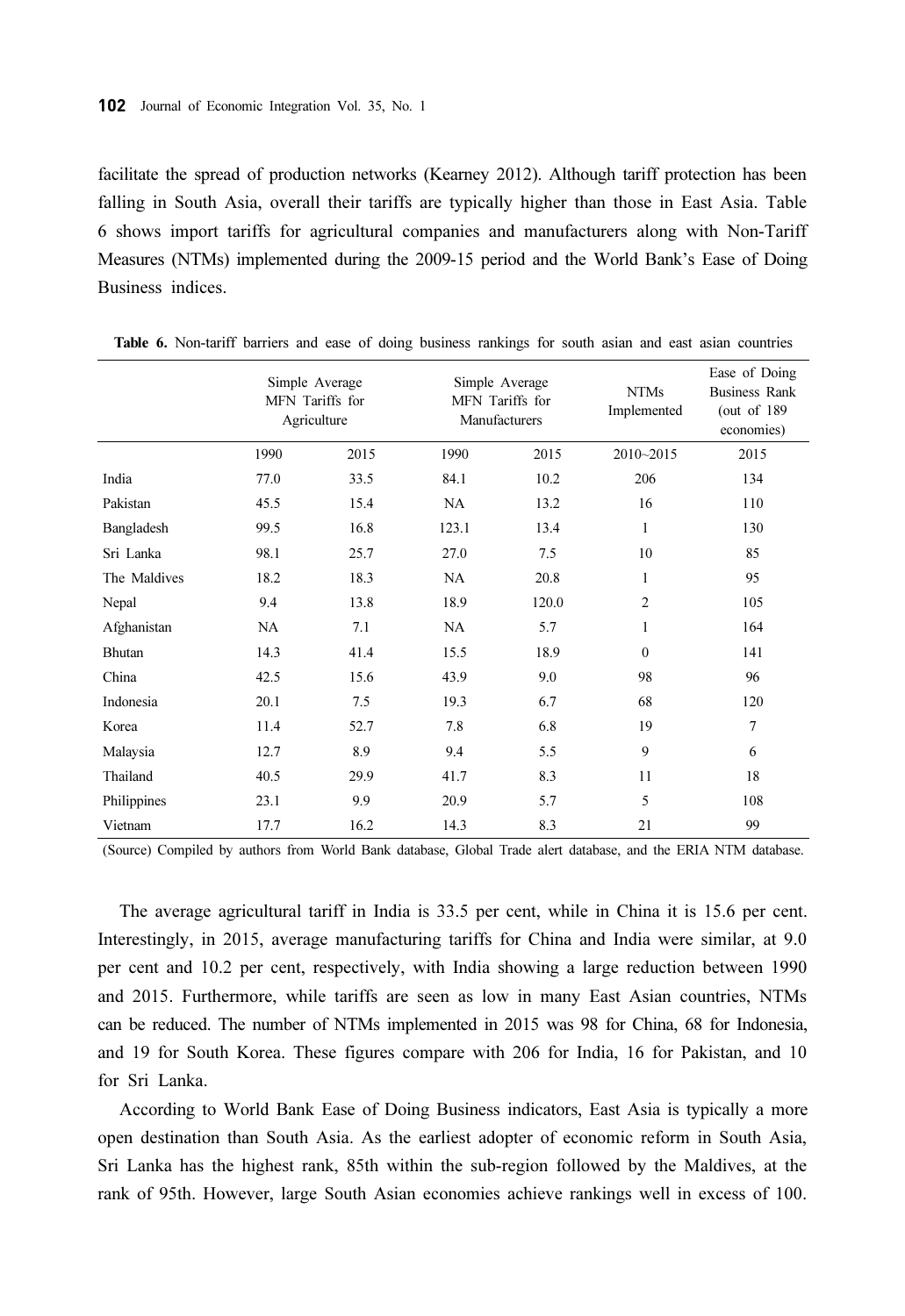Meanwhile, Malaysia is ranked 6th, South Korea 7th, and Thailand 18th, Hence, East Asia also benefits more from a potential regional integration of industries through a dense network of global production networks and supply chains, as well as large domestic markets.

Efforts at trade liberalization and streamlining business procedure in South Asia need to be embedded in a wider program of next generation of economic reforms. Important measures would include fiscal consolidation, reform of state-owned enterprises, improvement of domestic competition policy, reforms to the civil service and delivery of public goods, and reforms to institutions that create human capital such as technical education and health insurance (Pant 2012).

### B. Services trade barriers

Several studies (ERIA 2014, Kumar et al. 2008, ADB 2008) suggest that services have been on the rise in output in South Asia and East Asia. From 45 per cent of the average share in 1990, the service sector made up 48.5 per cent of GDP in 2010. In the newly industrialized economics of East Asia such as South Korea; Hong Kong; China; and Taipei the services sector has GDP shares of 60-90 per cent. In the ASEAN economies, the sector makes up less than 50 per cent of GDP. South Asian economies have uniformly growing services sectors, particularly India, Sri Lanka, and Nepal where shares have risen annually by 15 to 20 per cent.

The service sector is also an important contributor to enhanced trade between South and East Asia. The average share of services trade in GDP in South Asian economies was 13 per cent in 2015 compared with 25 per cent in East Asia. India and Sri Lanka are outliers in South Asia, with shares of 15 per cent and 11 per cent respectively. Pakistan, Bangladesh and Nepal have quite low shares. East Asia has an even greater diversity in services trade between high and low shares: Singapore 92 per cent, Thailand 27 per cent, Malaysia 26 per cent, Indonesia 6 per cent, and China 6 per cent.

There is significant potential for services trade between South Asia and East Asia. India's IT services exports grew to 14.5 per cent over the 2011-15 period and was valued at \$51.8 billion (Reserve Bank of India 2017). There is considerable potential for further expansion since top Indian IT firms are currently attempting to diversify their marketing using various strategies, such as setting up offices in China, Korea, and Japan to serve those local markets. They are also trying to attract Japanese outsourcing business by employing workers from these countries in order to overcome the language barrier.

Contractual construction and labor services are China's major service sectors (Dee 2012). In South Asia, Pakistan is one of the most important markets for contractual construction and labor exports from China. China also has a history of construction and labor exports to Sri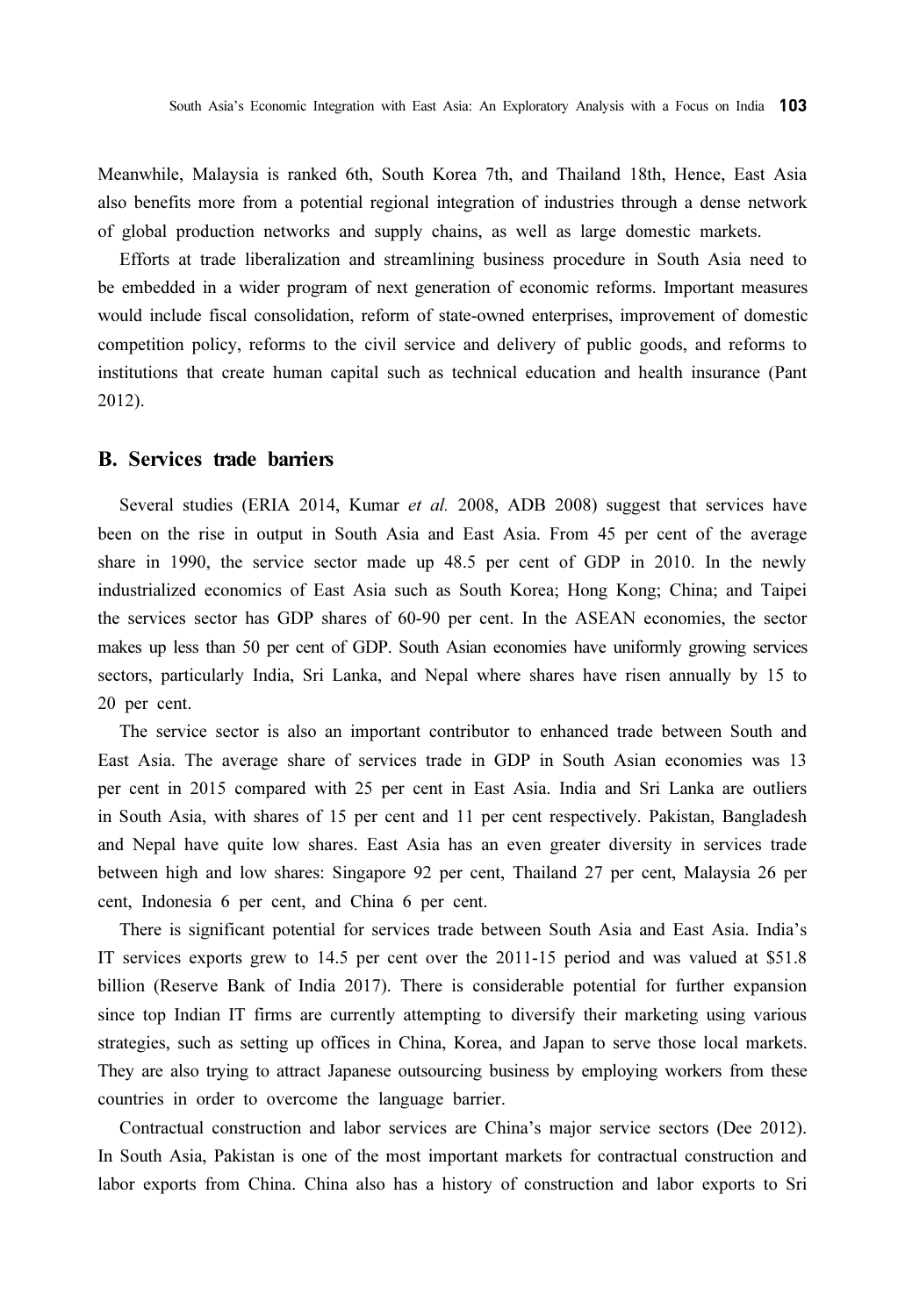Lanka and Bangladesh. Meanwhile, South Asian and ASEAN countries export labor services; remittances from these economies are also increasing. Japan and South Korea provide selective opportunities for labor migration of high-skilled workers as their workforce age decreases. Healthcare, construction, agriculture, and parts assembly are some sectors in which South Asia enjoys demographic dividends.

However, there is evidence that important impediments to trade and investment-inhibiting trade in services exists between South Asia and East Asia. Table 7 provides a list of services trade restrictiveness indices for various South and East Asian countries.

| South Asia  |      |
|-------------|------|
| India       | 65.7 |
| Bangladesh  | 44.2 |
| Nepal       | 42.9 |
| Sri Lanka   | 38.2 |
| Pakistan    | 28.3 |
| East Asia   |      |
| Philippines | 53.5 |
| Indonesia   | 50   |
| Thailand    | 48   |
| Malaysia    | 46.1 |
| Vietnam     | 41.5 |
| China       | 36.6 |
| Cambodia    | 23.7 |
| Japan       | 23.4 |
| Korea       | 23.1 |
| Global      |      |
| <b>USA</b>  | 17.7 |
| UK          | 14.3 |

|  |  |  |  | <b>Table 7.</b> Services trade restrictiveness index |  |
|--|--|--|--|------------------------------------------------------|--|
|--|--|--|--|------------------------------------------------------|--|

(Source) World Bank Services Trade Restrictions Database at https://datacatalog.worldbank.org/dataset/overall-trade-restricti veness-indices-and-import-demand-elasticities.

This data capture the policies and regulations that discriminate against foreign services as well as certain key aspects of the overall regulatory environment that have a notable impact on trade in services. A higher score suggests greater restrictiveness. The indices suggest that India has greater restrictions on trade in services than do major East Asian economies such as China, Japan, and South Korea. Trade in services restrictions in the South Asian countries of Bangladesh, Nepal, and Sri Lanka are slightly lower than levels in the Southeast Asian countries of the Philippines, Indonesia, Thailand, and Malaysia. There are concerns, particularly in South Asia, about the high cost of adjustment to the liberalization of the services trade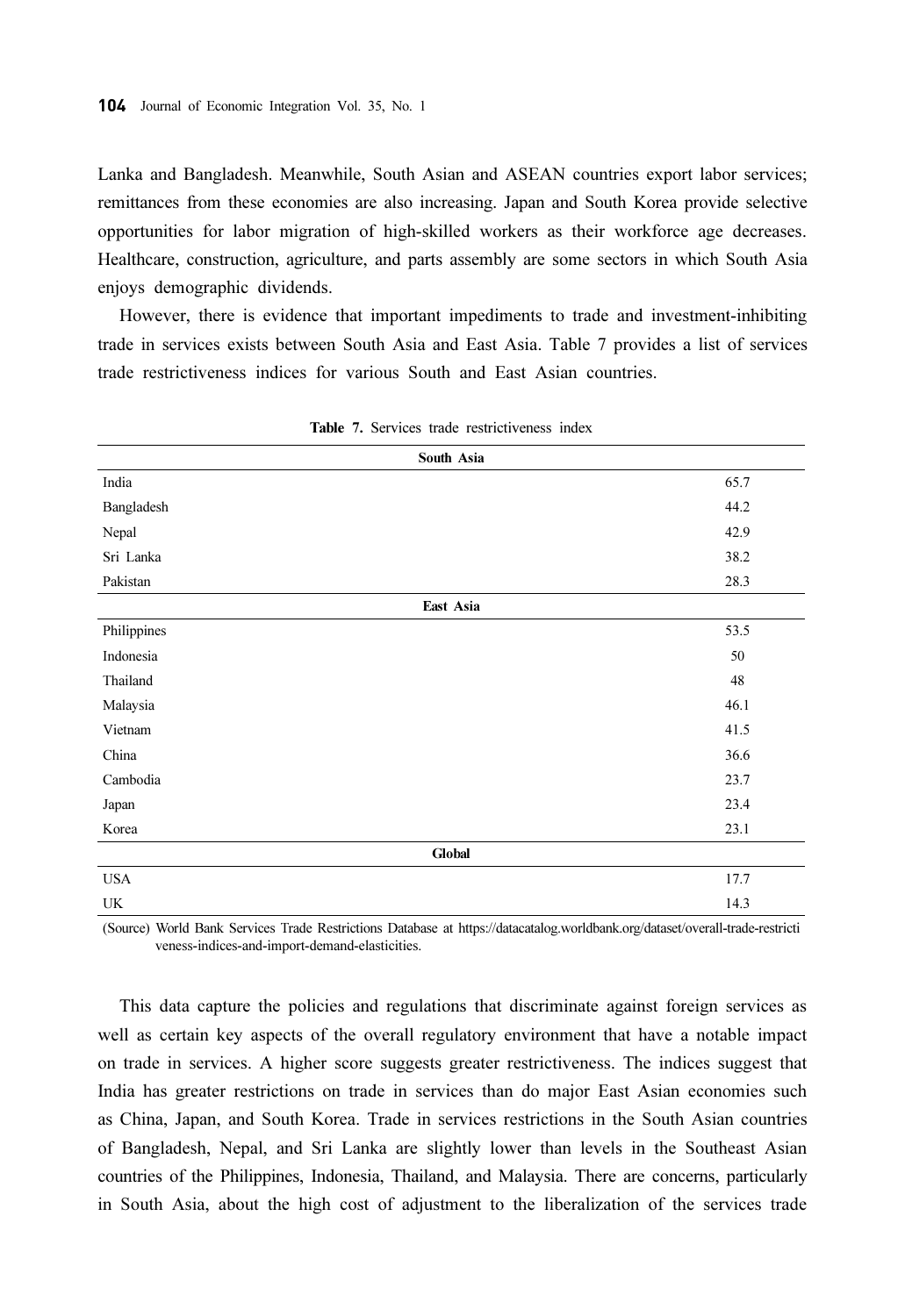on unemployment, poverty, and the loss of universal access to basic services (Noland, Park and Estrada 2013). Some South Asian countries have thus adopted a cautious approach to services trade liberalization.

Enhancing services trade between South and East Asia will be a challenging process (Kelegama 2009). First, a major cooperative effort at both the national and regional level is required, especially in South Asia, to improve data on the services sector and services trade. Second, it will involve creating competitive services markets through a combination of policy reform, productivity improvement, and investment in infrastructure and human capital.

#### C. Types and insufficient business use of FTAs

Preferential liberalization is a relatively recent phenomenon in South Asia-East Asia economic integration (Kalirajan et al. 2012). By December 2019, nine FTAs were in effect between South and East Asian countries, with eight of these in effect since 2004. More FTAs are currently being negotiated. Furthermore, these FTAs have only involved two of the largest economies in South Asia, namely, India and Pakistan. While it is early days in terms of South Asia-East Asia FTAs, two concerns have arisen.

First, agreements, in effect, vary in their provision of reductions in trade barriers. South Asia-East Asia FTAs fall into two types: (i) limited agreements that deal mainly with barriers to foods trade, and (ii) agreements that extend the liberalization beyond goods trade to tackle services and regulatory barriers. The APTA, the China-Pakistan FTA, and the Pakistan-Malaysia FTA are mainly goods agreements. The remaining FTAs are somewhat more comprehensive. The ASEAN-India FTAs initially covered goods liberalization but have recently expanded to cover services and investment. The India-Singapore FTA excludes agriculture and transit but features reasonable coverage of services and cooperation enhancement provisions. The India-South Korea FTA includes reasonable coverage of services and moderate coverage of regulatory barriers, while the India-Japan FTA covers some services and has wider coverage of regulatory barriers. In general, there seems to be room for improvement in the coverage of services and regulatory issues in South Asia-East Asia FTAs.

Second, use of tariff preferences in South Asia-East Asia FTAs differs between agreements. Analysis on export value using FTA preferences from national sources in Thailand, Malaysia, and Vietnam for a few FTAs revealed the usage rates. The Thailand data obtained from the Ministry of Commerce show an increase in the combined utilization rate of the Thailand-India FTA and the ASEAN -India FTA from 17.6 to 36.6 per cent between 2005 and 2011. The Vietnam data obtained from the ministry of industry and trade of Vietnam also indicate an increase in utilization of the ASEAN-India FTA between 2010 and 2011. However, the Malaysian data gathered from the Ministry of International Trade and Industry of Malaysia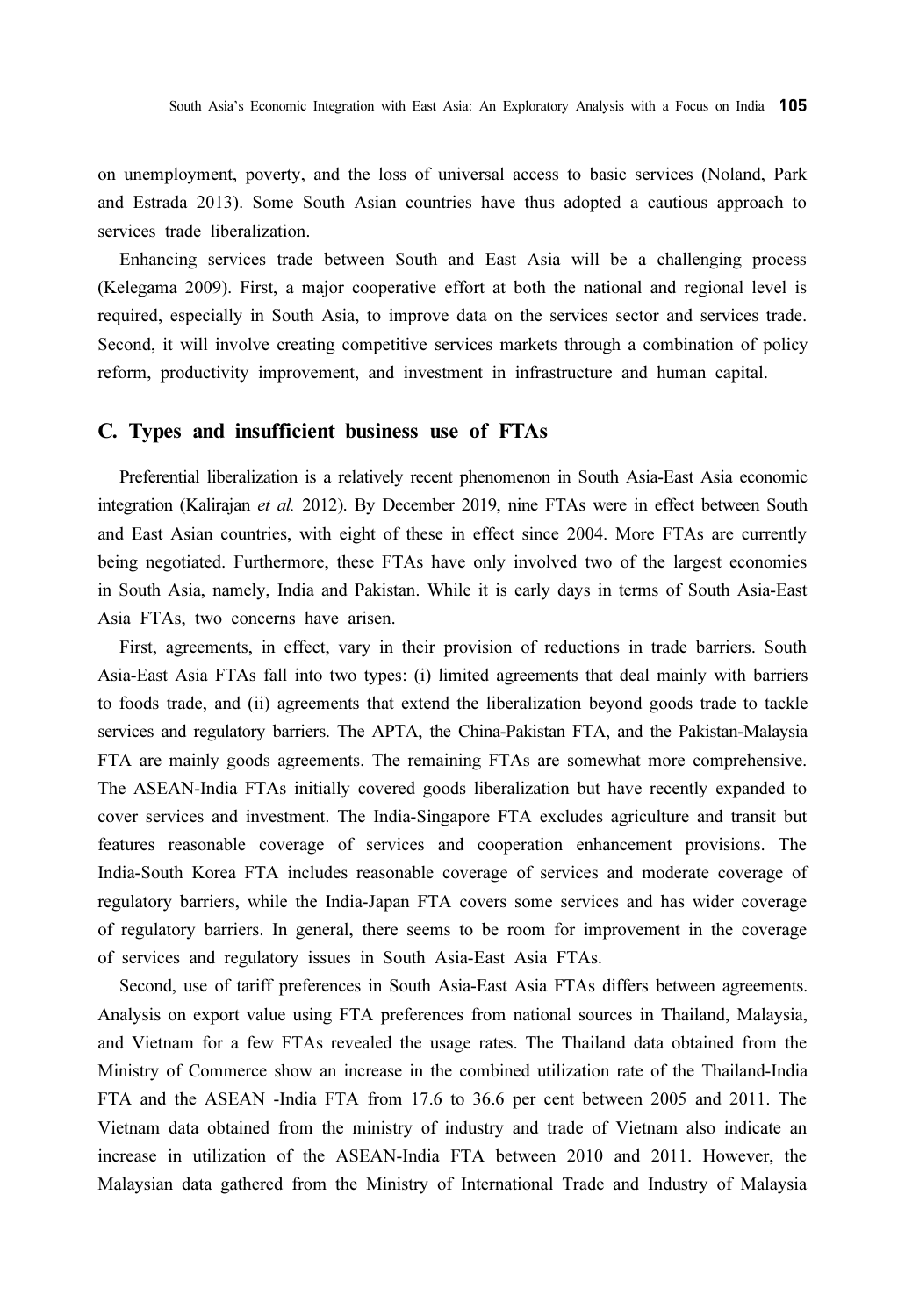indicates a significant increase in utilization of the Pakistan-Malaysia FTA from 1.4 per cent to 74.3 per cent between 2006 and 2015.

Thus, the evolving trend is toward insufficient liberalization and agreement depth, as well as sub-optimal preference use. Asia should pursue a geographically broad scheme, instead of an expanding web of bilateral and sub-regional agreements. Against the slow progress in WTO-led trade talks, a pan-Asian FTA, such as the Regional Economic Comprehensive Partnership (RECP), can promote continuing liberalization, induce structural reforms, and widen market access across the region. With the goal of making the proliferation of FTAs between South Asia and East Asia the stepping stones rather than stumbling blocks to multilateralism and reducing inefficiencies due to overlapping rules of origin, policymakers might consider adopting the concept of open regionalism and broaden FTAs by creating as large and wide a market as possible.

In this vein, one major pan-Asian FTA under negotiation is noteworthy. In November 2012, ASEAN members and their FTA partners agreed to negotiate an RCEP that would result in the world's largest trading bloc, covering 40 per cent of all world trade. The first round of RCEP negotiations took place in the middle of 2013 with the ambitious goal of being complete by 2015. But that initial deadline passed and the RECP talks are not likely to conclude until 2020. India is the only South Asian economy to join the negotiations thus far. This will give Indian industries a greater opportunity to access East Asian markets, integrate themselves into regional production networks, and invest in East Asian IT services sectors. It will also expose domestic Indian businesses to competition and facilitate the upgrading of their skills and technology. None of the other South Asian economies has expressed a desire to join the RCEP, but this may change if they become concerned about being left out of such a large regional economic integration group.

#### D. Infrastructure gaps

Asia's trade performance and its ability to attract FDI depend fundamentally on efficient, reliable, and seamless infrastructure (ADB and ADBI 2009). The spread of global supply chains and production networks in East Asia means that manufacturing activities have been dispersed over geographical spaces connected by trade in parts, components, and services. India has gradually been incorporated into supply chains through FDI from Japan, South Korea, and ASEAN economies. Investment in cross-border infrastructure, multi-modal transport systems, and logistics is critical to facilitating South Asia and East Asia supply chain integration.

Detailed technical studies of infrastructure connectivity assess different transport options to efficiently and seamlessly integrate South Asia and East Asia into trade (Arnold 2009, ADB and ADBI 2015). These studies have also identified several missing links and bottlenecks,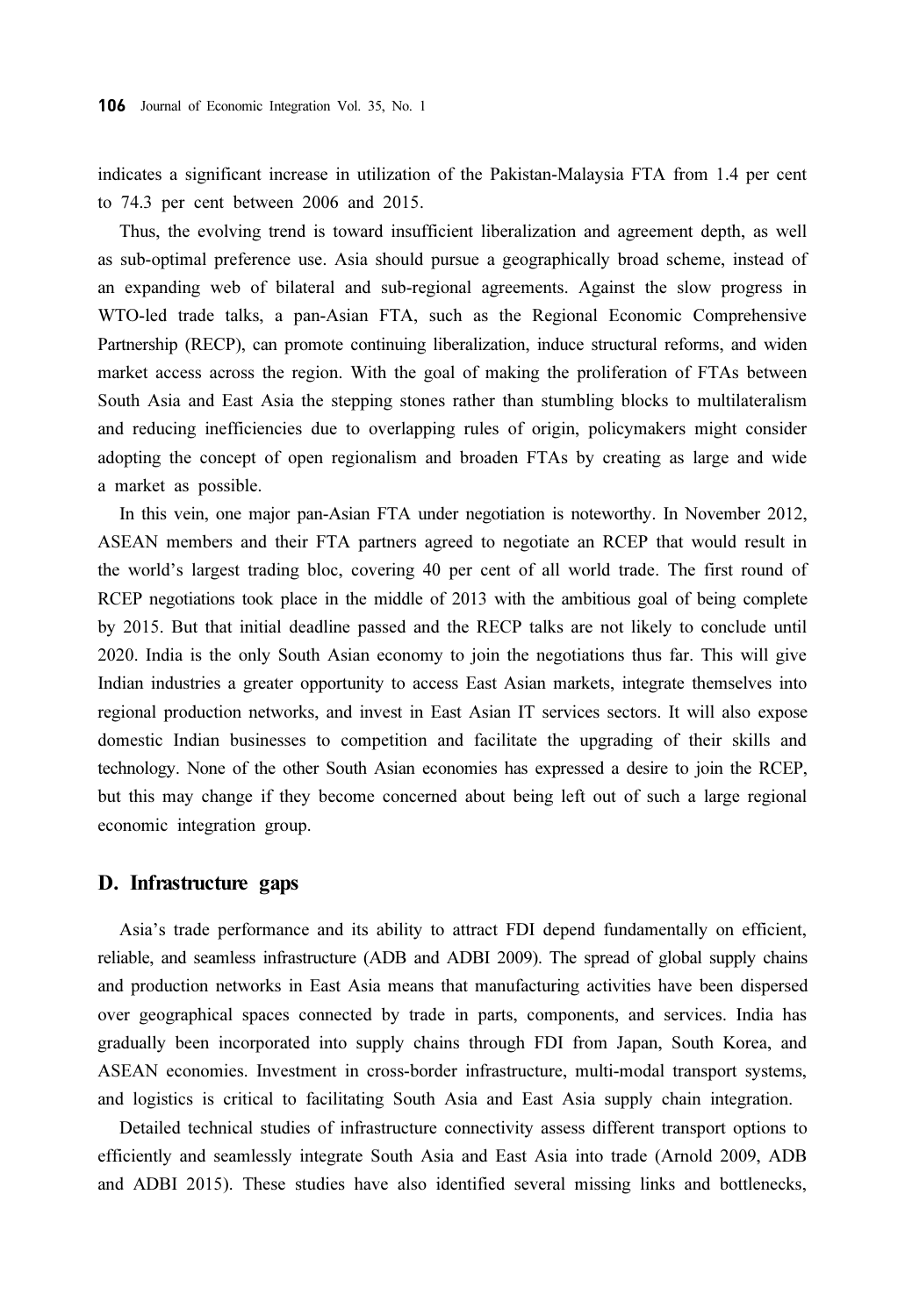particularly maritime and land connectivity between South and East Asia. They found that the dominant mode for freight transport between the South and the East remains ocean transport and this is expected to continue into the foreseeable future. International shipping lines serving the South Asia-East Asia region operate on the equatorial route connecting East Asia with the Mediterranean. The introduction of larger container ships and the expansion of feeder services have supported trade growth. However, problems have been identified in the facilities and the operational efficiency of public ports and in the links between ports and road networks.

Furthermore, it is suggested that the recent opening up of Myanmar by means of economic reform indicates that land transport will have an increasing role in bilateral trade within the ASEAN, but major improvements are needed. New land corridors between India and China through Bhutan and Nepal are required, necessitating large investment. For instance, a minimum investment of \$18 billion is needed for road creation and improvement, specifically, to build 26,000 kilometers of road to complete the Asian highway project (ADB and ADBI 2009).

Inter-country comparisons of infrastructure quality provide an evaluation of ports, roads, railways, and air transport connectivity that might facilitate inter-regional trade. The data available in Table 8 suggest that the quality of infrastructure in South Asian economies typically lags behind that of East Asian economies.

|             | Quality of Overall<br>Infrastructure | Roads | Railroads | Ports | Air Transport | Electricity<br>Supply |
|-------------|--------------------------------------|-------|-----------|-------|---------------|-----------------------|
| India       | 3.9                                  | 3.6   | 4.8       | 4.2   | 4.8           | 3.2                   |
| Pakistan    | 3.3                                  | 4.0   | 2.5       | 4.5   | 3.2           | 2.0                   |
| Bangladesh  | 2.8                                  | 2.8   | 2.4       | 3.5   | 3.2           | 2.2                   |
| Sri Lanka   | 4.8                                  | 4.7   | 3.6       | 4.2   | 4.8           | 5.0                   |
| Nepal       | 2.9                                  | 2.7   | 1.1       | 2.7   | 3.0           | 1.6                   |
| Bhutan      | 4.9                                  | 4.3   | NA        | 2.2   | 3.5           | 5.9                   |
| China       | 4.3                                  | 4.5   | 4.7       | 4.5   | 4.5           | 5.7                   |
| Korea       | 5.6                                  | 5.8   | 5.7       | 5.5   | 5.8           | 4.3                   |
| Indonesia   | 4.0                                  | 3.7   | 3.5       | 3.9   | 4.5           | 5.2                   |
| Thailand    | 4.5                                  | 4.9   | 2.6       | 4.5   | 5.5           | 5.2                   |
| Malaysia    | 5.5                                  | 5.4   | 4.8       | 5.4   | 5.8           | 5.8                   |
| Philippines | 3.7                                  | 3.6   | 2.1       | 3.4   | 3.5           | 4.0                   |
| Vietnam     | 3.4                                  | 3.1   | 3.0       | 3.7   | 4.0           | 4.0                   |

Table 8. Quality of infrastructure in south asia in comparison with southeast and east asia

(Source) World Economic Forum (WEF) 2013.

In terms of the quality of overall infrastructure, South Asia's largest economies fare poorly. India has a value of 3.9; Pakistan of 3.3, and Bangladesh of 2.8; Sri Lanka at 4.8 and Bhutan at 4.9 are the exceptions in South Asia. By comparison, South Korea has a value of 5.6, Malaysia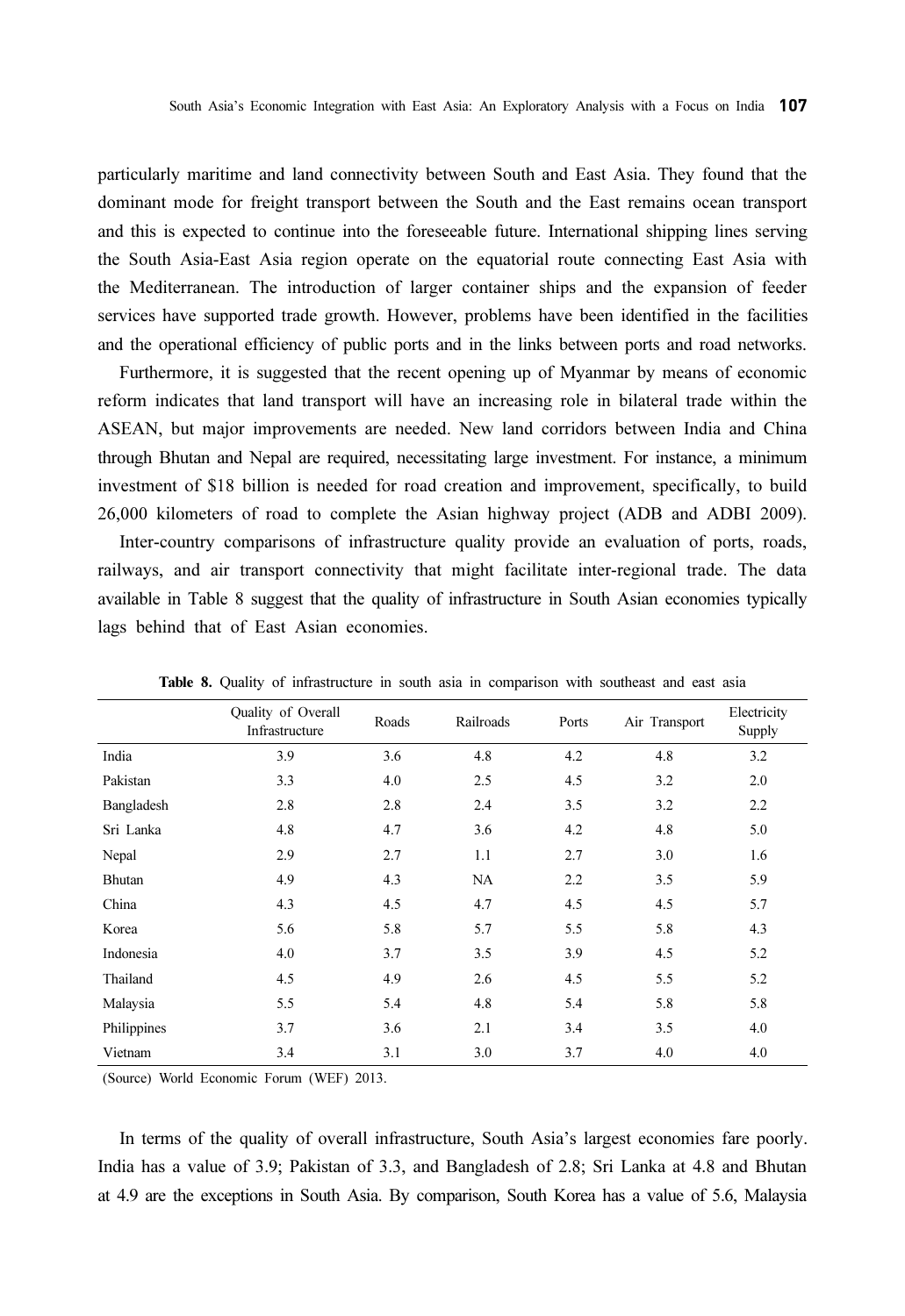of 5.5, and China of 4. Interestingly, the Philippines and Vietnam underperform in Southeast Asia. Thus, while improvements have occurred in regional infrastructure, South Asia, in particular, has a large unfinished agenda of improving the quantity and quality of its infrastructure.

### V. Conclusion

This paper assesses the experience of South and East Asia economic integration by examining the growth of regional trade and investment patterns. Three important points emerge from this research. First, there is evidence of increased economic integration between South Asia and East Asia, but the process is uneven. Traditional bilateral trade flows have grown rapidly since 1990 from a small base led by India and to a lesser extent, Pakistan. South Asia is largely absent from the production network trade that has characterized East Asia's recent rise as the global factory. FDI flows, particularly from East Asia to South Asia, have increased but levels are smaller than regional trade levels. Additionally, the bulk of East Asian FDI goes to India. Little regional policy integration has occurred, with only a few recent South Asia-East Asia FTAs focusing on India and Pakistan. Smaller South Asian countries are in the early stages of integration, with East Asia imports from East Asia having grown, but exports network trade, FDI, and FTAs have lagged.

Second, India's Act East policy is a comprehensive and proactive measure toward achieving economic integration between South Asia and East Asia. There is a significant potential for India's IT services and young population, as well as their vibrant industries, to further enhance trade and investment between the regions. Effective utilization and expansion of regional trade agreements, such as RCEP, will significantly enhance economic integration between South Asia and East Asia. Third, there are a myriad of problems in the way of further economic integration. These include trade barriers affecting businesses, barriers to services trade, a risk of insufficient use of FTAs, and infrastructure gaps. The analysis suggests that these problems are particularly challenging in South Asian and in some Southeast Asian economies. Thus, South Asia-East Asia economic integration represents a work in progress. A large and coordinated effort is needed at the national and sub-regional levels, particularly in South Asia, to ensure its future success. India may be well positioned to play such a coordinating role under their Act East policy.

### **References**

Acharya, S. (2010). "Macroeconomic Performance and Policies, 2000-08." in India's Economy: Performance and Challenges: Essays in Honour of Montek Singh Ahluwalia, eds. S. N. Acharya and R. Mohan.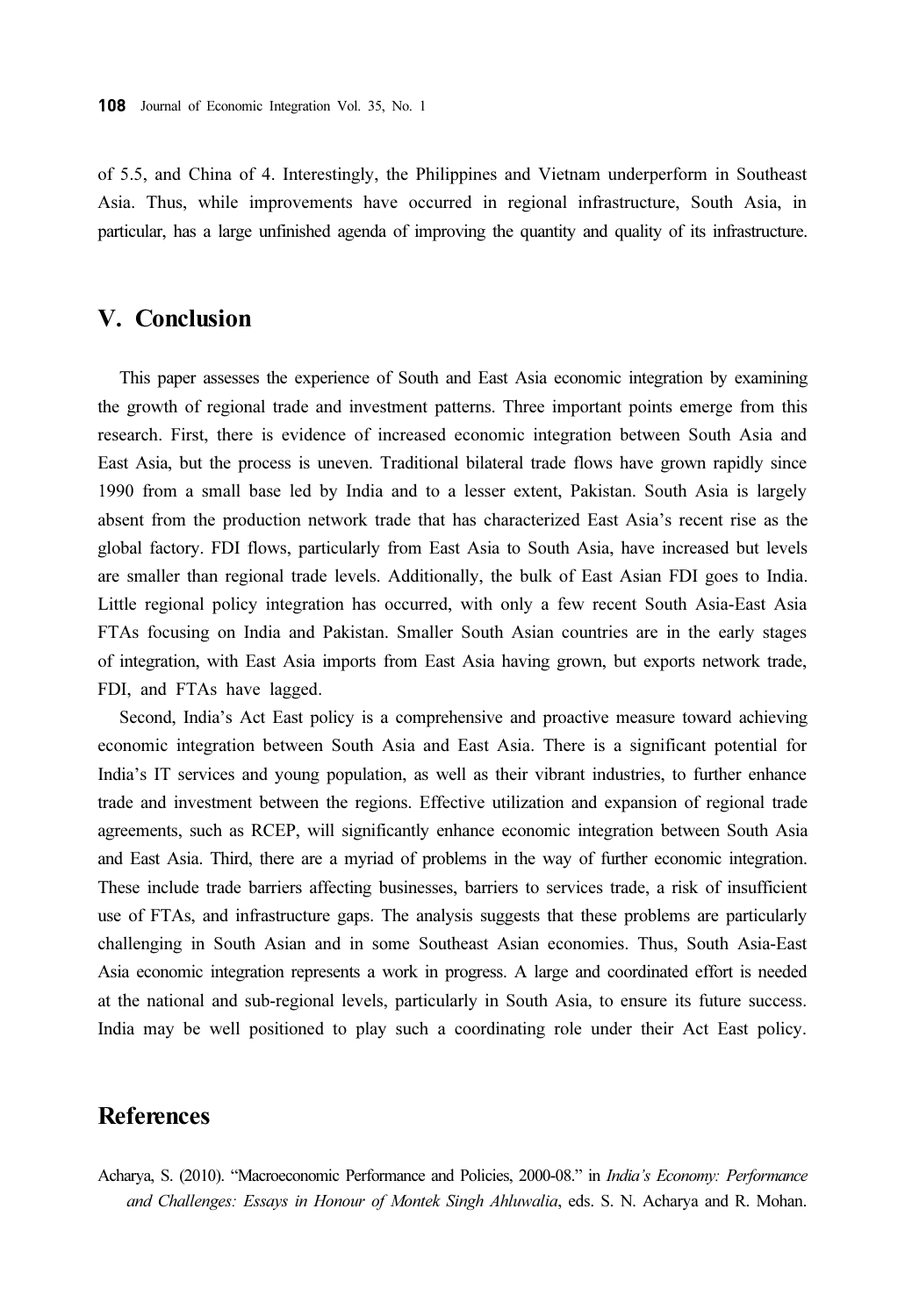New Delhi: Oxford University Press.

- ADB (2008). Emerging Asian Regionalism: A Partnership for Shared Prosperity, Asian Development Bank, Manila.
- ADB and ADBI (2009). Infrastructure for a Seamless Asia. Manila and Tokyo, Asian Development Bank and Asian development Bank Institute.
- ADBI (2015). Connecting South Asia and Southeast Asia, A joint study by the Asian Development Bank and the Asian Development Bank Institute, ADBI, Tokyo.
- Armstrong, S., Drysdale, P., and Kalirajan, K. (2008). "Trade structures and trade potential: An initial analysis of South and East Asian Trade." Available at SSRN: http://ssrn.com/abstract=1767686
- Athukorala, P. (2011). "Production networks and trade patterns in East Asia: Regionalization or globalization." Asian Economic Papers, 10, no. 1, 65-69.
- Dee, P. (eds.) (2012). Economic reform process in South Asia: Toward policy efficiency, Abingdon, UK: Routledge.
- Dreze, J., and A. Sen (2013). An uncertain glory: India and its contradictions, Princeton: Princeton University Press.
- Drysdale, P., and S. Armstrong (2010). "International and regional cooperation: Asia's role and responsibilities." EABER Working Papers 22763, East Asian Bureau of Economic Research, The Australian National University.
- Eichengreen, B., and P. Gupta (2011). "The Service Sector: India's Road to Economic Growth?." in India Policy Forum 2010/11, eds. S. Bery, B. Bosworth and A. Panagariya. New Delhi: Sage Publications.
- ERIA (2014). ASEAN rising: ASEAN and AEC beyond 2015, Economic Research Institute for ASEAN and East Asia, Jakarta.
- Kalirajan, K., K. Singh, and P. Drysdale (2010). "Impact of big shopping malls and retailers on employment and consumer prices in India." Journal of International Economics 1, no. 2, 62-75.
- Kalirajan, K., R. Prasad, and P. Drysdale (2012). "Have China & India achieved their potential in attracting Foreign Direct Investment?." Journal of Emerging Knowledge on Emerging Markets 4, no. 1, 117-127.
- Kathuria, R., M. Kedia, and U. Balakrishnan (2008). "Mapping the Future of High Value Manufacturing in India." in *Integrating South and East Asia*, eds. Menon J and T N Srinivasan. Oxford University Press. New Delhi, 202-248.
- Kearney, A. T. (2012). Cautious Investors Feed a Tentative Recovery, The 2012 AT Kearney Foreign Direct Investment Confidence Index, New York: AT Kearney.
- Kelegama, S. (2009). "Introduction: Opportunities and Risks in Liberalizing Trade in Services." in Trade in Services in South Asia: Opportunities of Liberalization (pp. 1-22). ed. S Kelegama. New Delhi: Sage Publication.
- Kimura, F., and Kobayashi, I. (2009). "Why is the East Asia Industrial Corridor Needed?." ERIA Policy Brief, No 2009-01, ERIA, Jakarta.
- Kumar, N., K. Sevapany, and Y. Chaocheng (eds.) (2008). Asia's New Regionalism and Global Role: agenda for East Asia Summit. New Delhi and Singapore: Research and Information System for Developing Countries.
- Menon, J., and T. N. Srinivasan (2018). [Ed]. Integrating South Asia and East Asia, Oxford University